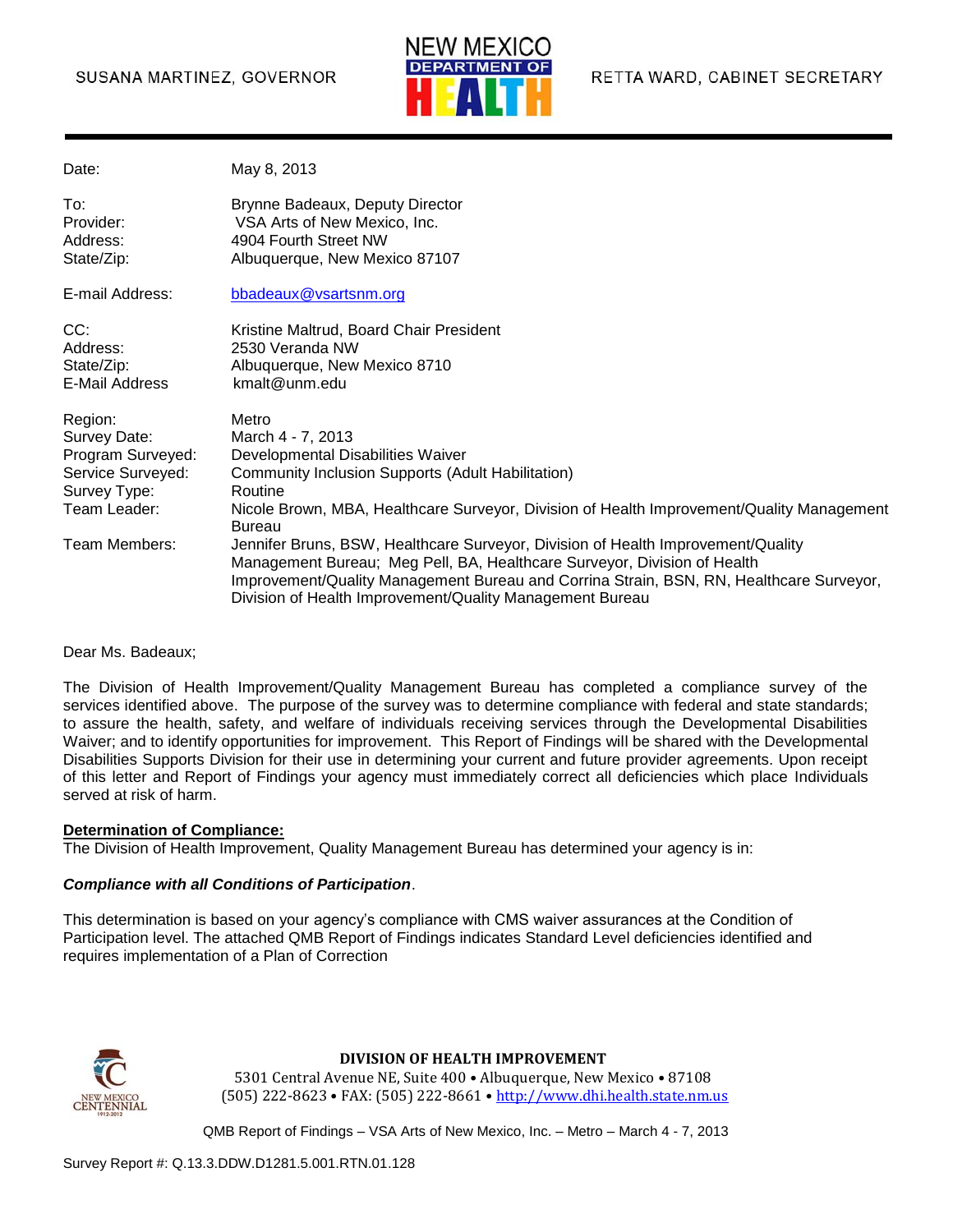#### **Plan of Correction:**

The attached Report of Findings identifies the Standard Level and/or Condition of Participation deficiencies found during your agency's compliance review. You are required to complete and implement a Plan of Correction. Your agency has a total of 45 business days (10 business days to submit your POC for approval and 35 days to implement your *approved* Plan of Correction) from the receipt of this letter.

#### **Submission of your Plan of Correction:**

Please submit your agency's Plan of Correction in the space on the two right columns of the Report of Findings. *(See attachment "A" for additional guidance in completing the Plan of Correction)*.

Within 10 business days of receipt of this letter your agency Plan of Correction must be submitted to the parties below:

**1. Quality Management Bureau, Attention: Plan of Correction Coordinator 5301 Central Ave. NE Suite 400 Albuquerque, NM 87108**

#### **2. Developmental Disabilities Supports Division Regional Office for region of service surveyed**

Upon notification from QMB that your *Plan of Correction has been approved*, you must implement all remedies and corrective actions to come into compliance. If your Plan of Correction is denied, you must resubmit a revised plan as soon as possible for approval, as your POC approval and all remedies must be completed within 45 business days of the receipt of this letter.

Failure to submit your POC within the allotted 10 business days or complete and implement your Plan of Correction within the total 45 business days allowed may result in the imposition of a \$200 per day Civil Monetary Penalty until it is received, completed and/or implemented.

#### **Request for Informal Reconsideration of Findings (IRF):**

If you disagree with a finding of deficient practice, you have 10 business days upon receipt of this notice to request an IRF. Submit your request for an IRF in writing to:

> QMB Deputy Bureau Chief 5301 Central Ave NE Suite #400 Albuquerque, NM 87108 Attention: IRF request

See Attachment "C" for additional guidance in completing the request for Informal Reconsideration of Findings. The request for an IRF will not delay the implementation of your Plan of Correction which must be completed within 45 total business days (10 business days to submit your POC for approval and 35 days to implement your *approved* Plan of Correction). Providers may not appeal the nature or interpretation of the standard or regulation, the team composition or sampling methodology. If the IRF approves the modification or removal of a finding, you will be advised of any changes.

Please call the Plan of Correction Coordinator at 505-699-9356 if you have questions about the Report of Findings or Plan of Correction. Thank you for your cooperation and for the work you perform.

Sincerely,

Nicole Brown, MBA

Nicole Brown, MBA Team Lead/Healthcare Surveyor Division of Health Improvement Quality Management Bureau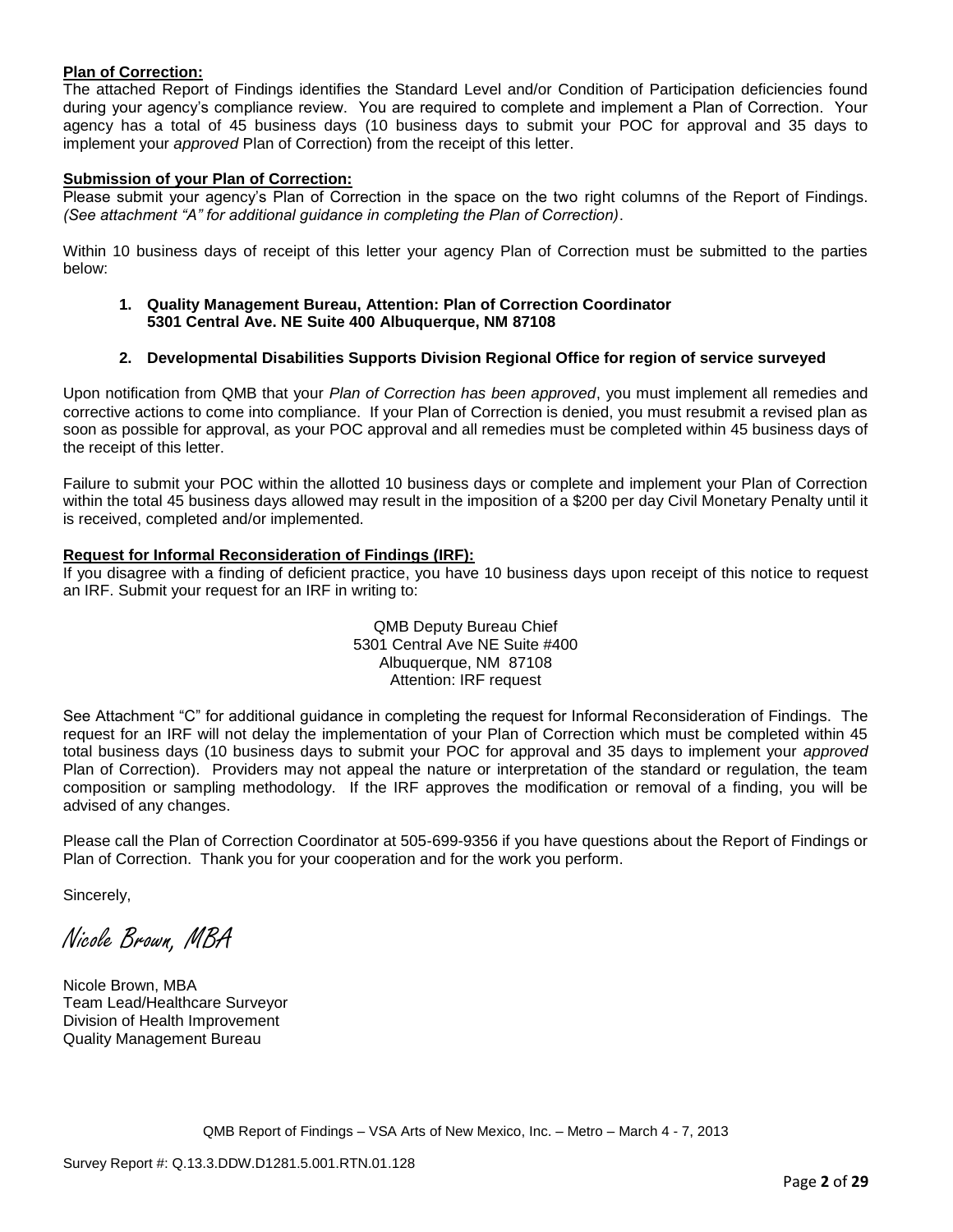| <b>Survey Process Employed:</b>           |                    |                                                                                                                                                                                                          |
|-------------------------------------------|--------------------|----------------------------------------------------------------------------------------------------------------------------------------------------------------------------------------------------------|
| <b>Entrance Conference Date:</b>          | March 4, 2013      |                                                                                                                                                                                                          |
| Present:                                  |                    | <b>VSA Arts of New Mexico, Inc.</b><br>Brynne Badeaux, Deputy Director                                                                                                                                   |
|                                           | DOH/DHI/QMB        | Nicole Brown, MBA, Team Lead/Healthcare Surveyor<br>Jennifer Bruns, BSW, Healthcare Surveyor<br>Meg Pell, BA, Healthcare Surveyor<br>Corrina Strain, BSN, RN, Healthcare Surveyor                        |
| <b>Exit Conference Date:</b>              | March 7, 2013      |                                                                                                                                                                                                          |
| Present:                                  |                    | <b>VSA Arts of New Mexico, Inc.</b><br>Brynne Badeaux, Deputy Director<br>Marjorie Neset, Executive Director<br>Connie Martinez, Director of Compliance/Direct Care<br>Karen Davisson, Day Arts Director |
|                                           | <b>DOH/DHI/QMB</b> | Nicole Brown, MBA, Team Lead/Healthcare Surveyor<br>Jennifer Bruns, BSW, Healthcare Surveyor<br>Meg Pell, BA, Healthcare Surveyor<br>Corrina Strain, BSN, RN, Healthcare Surveyor                        |
| Administrative Locations Visited          | Number:            | 1                                                                                                                                                                                                        |
| <b>Total Sample Size</b>                  | Number:            | 22<br>1 - Jackson Class Members<br>21 - Non-Jackson Class Members<br>22 - Adult Habilitation                                                                                                             |
| Persons Served Records Reviewed           | Number:            | 22                                                                                                                                                                                                       |
| Persons Served Interviewed                | Number:            | 5                                                                                                                                                                                                        |
| <b>Persons Served Observed</b>            | Number:            | 17 (11 Individuals were observed engaged in art<br>activities and Surveyors did not want to disrupt the activities and 6<br>Individuals were not available during the on-site survey).                   |
| Direct Support Personnel Interviewed      | Number:            | 16                                                                                                                                                                                                       |
| Direct Support Personnel Records Reviewed | Number:            | 12                                                                                                                                                                                                       |
| Service Coordinator Records Reviewed      | Number:            | 19                                                                                                                                                                                                       |
|                                           |                    |                                                                                                                                                                                                          |

Administrative Processes and Records Reviewed:

- Medicaid Billing/Reimbursement Records for all Services Provided
- Accreditation Records
- Oversight of Individual Funds
- Individual Medical and Program Case Files, including, but not limited to: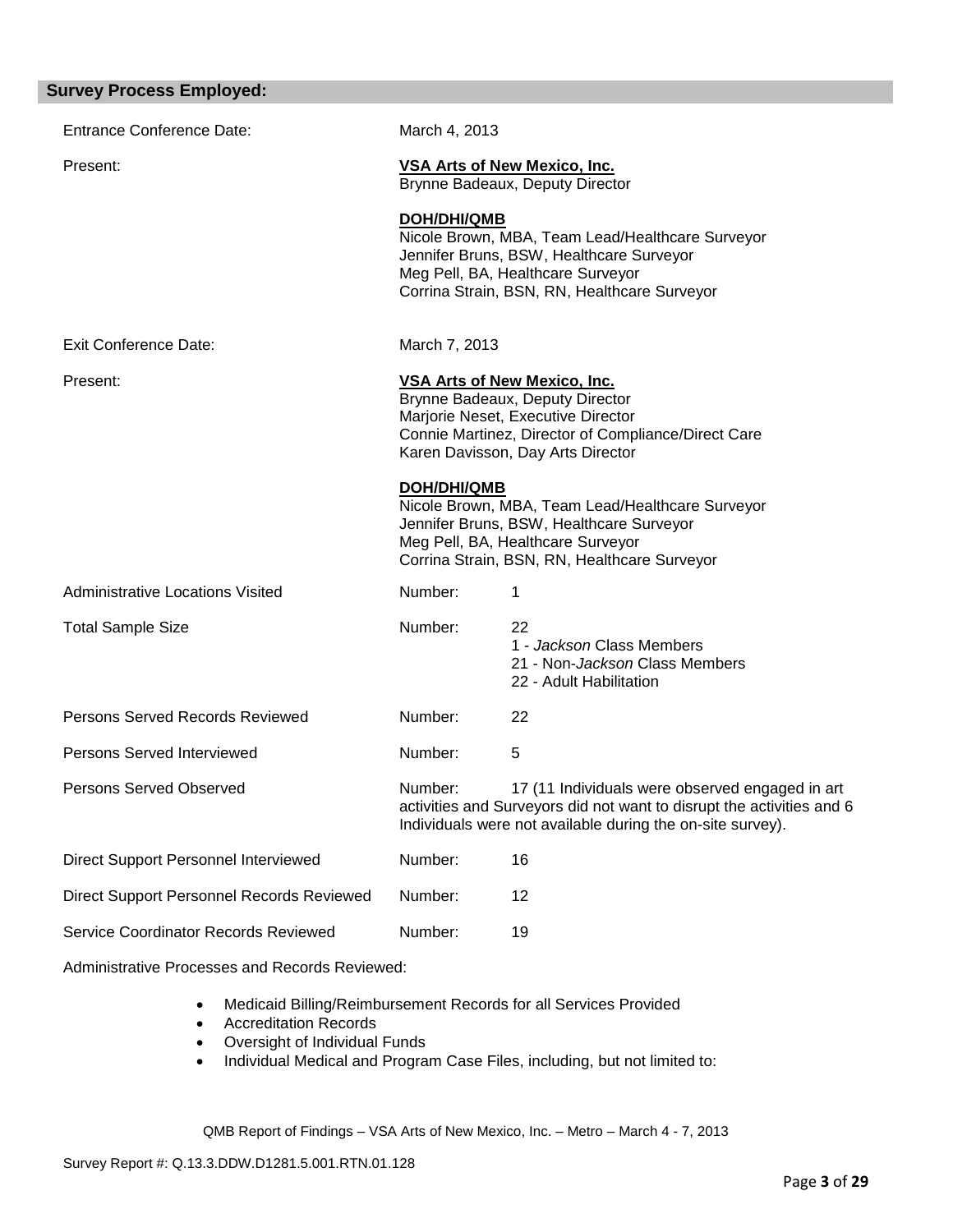- o Individual Service Plans
- o Progress on Identified Outcomes
- o Healthcare Plans
- o Medication Administration Records
- o Medical Emergency Response Plans
- o Therapy Evaluations and Plans
- o Healthcare Documentation Regarding Appointments and Required Follow-Up
- o Other Required Health Information
- Internal Incident Management Reports and System Process
- Personnel Files, including nursing
- Staff Training Records, Including Competency Interviews with Staff
- Agency Policy and Procedure Manual
- **Caregiver Criminal History Screening Records**
- Consolidated Online Registry/Employee Abuse Registry
- Evacuation Drills of Service Location
- Quality Assurance / Improvement Plan

- 
- CC: Distribution List: DOH Division of Health Improvement
	- DOH Developmental Disabilities Supports Division
	- DOH Office of Internal Audit
	- HSD Medical Assistance Division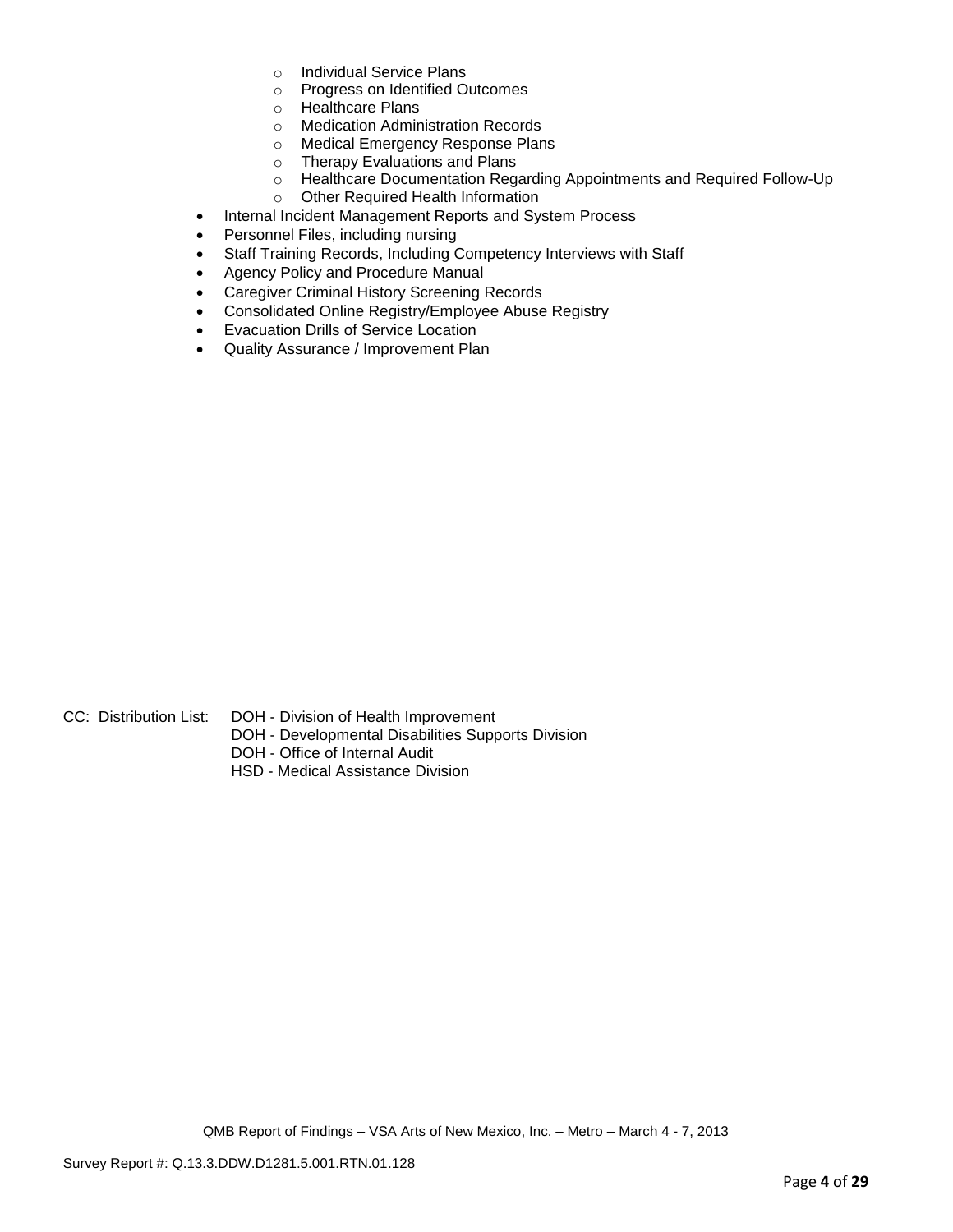## **Attachment A**

### **Provider Instructions for Completing the QMB Plan of Correction (POC) Process**

#### *Introduction:*

After a QMB Compliance Survey, your QMB Report of Findings will be sent to you via e-mail.

Each provider must develop and implement a Plan of Correction (POC) that identifies specific quality assurance and quality improvement activities the agency will implement to correct deficiencies and prevent continued non compliance.

Agencies must submit their Plan of Correction within 10 business days from the date you receive the QMB Report of Findings. (Providers who do not submit a POC within 10 business days will be referred to the Internal Review Committee [IRC] for possible actions or sanctions).

Agencies must fully implement their approved Plan of Correction within 45 business days (10 business days to submit your POC for approval and 35 days to implement your approved Plan of Correction) from the date they receive the QMB Report of Findings. (Providers who fail to complete a POC within the 45 business days allowed shall be referred to the IRC for possible actions or sanctions.)

If you have questions about the Plan of Correction process, call the QMB Plan of Correction Coordinator at 505-699-9356 or email at Crystal.Lopez-Beck@state.nm.us Requests for technical assistance must be requested through your DDSD Regional Office.

The POC process cannot resolve disputes regarding findings. If you wish to dispute a finding on the official Report of Findings, you must file an Informal Reconsideration of Findings (IRF) request within ten (10) business days of receiving your report. Please note that you must still submit a POC for findings that are in question (see Attachment "C").

#### *Instructions for Completing Agency POC:*

#### *Required Content*

Your Plan of Correction should provide a step-by-step description of the methods to correct each deficient practice to prevent recurrence and information that ensures the regulation cited is in compliance. The remedies noted in your POC are expected to be added to your Agency's required, annual Quality Assurance Plan.

If a deficiency has already been corrected, the plan should state how it was corrected, the completion date (date the correction was accomplished), and how possible recurrence of the deficiency will be prevented.

### *The Plan of Correction must address the required six CMS core elements to address each deficiency of the POC:*

- 1. How the specific and realistic corrective action will be accomplished for individuals found to have been affected by the deficient practice.
- 2. How the agency will identify other individuals who have the potential to be affected by the same deficient practice, and how the agency will act to protect individuals in similar situations.
- 3. What QA measures will be put into place or systemic changes made to ensure that the deficient practice will not recur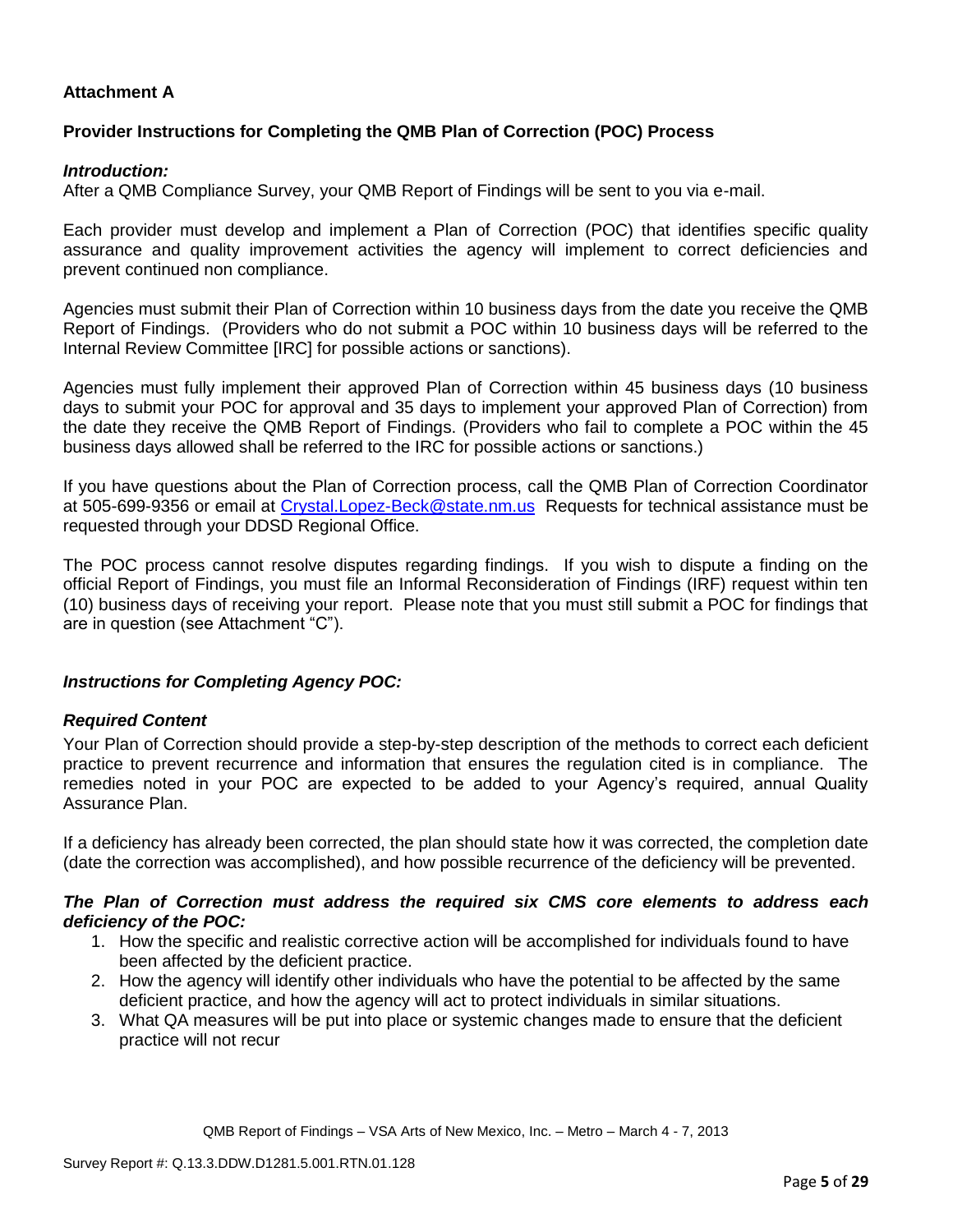- 4. Indicate how the agency plans to monitor its performance to make sure that solutions are sustained. The agency must develop a QA plan for ensuring that correction is achieved and sustained. This QA plan must be implemented, and the corrective action evaluated for its effectiveness. The plan of correction is integrated into the agency quality assurance system; and
- 5. Include dates when corrective action will be completed. The corrective action completion dates must be acceptable to the State.
- 6. The POC must be signed and dated by the agency director or other authorized official.

*The following details should be considered when developing your POC:*

- Details about how and when Consumer, Personnel and Residential files are audited by Agency personnel to ensure they contain required documents;
- Information about how Medication Administration Records are reviewed to verify they contain all required information before they are distributed, as they are being used, and after they are completed;
- Your processes for ensuring that all staff are trained in Core Competencies, Incident Reporting, and Individual-Specific service requirements, etc;
- How accuracy in Billing documentation is assured;
- How health, safety is assured;
- For Case Management Providers, how ISPs are reviewed to verify they meet requirements, how the timeliness of LOC packet submissions and consumer visits are tracked;
- Your process for gathering, analyzing and responding to Quality data; and,
- Details about Quality Targets in various areas, current status, analyses about why targets were not met, and remedies implemented.

*Note:* **Instruction or in-service of staff alone may not be a sufficient plan of correction.** This is a good first step toward correction, but additional steps should be taken to ensure the deficiency is corrected and will not recur.

## *Completion Dates*

- The plan of correction must include a **completion date** (entered in the far right-hand column) for each finding. Be sure the date is **realistic** in the amount of time your Agency will need to correct the deficiency; not to exceed 45 total business days.
- Direct care issues should be corrected immediately and monitored appropriately.
- Some deficiencies may require a staged plan to accomplish total correction.
- Deficiencies requiring replacement of equipment, etc., may require more time to accomplish correction but should show reasonable time frames.

## *Initial Submission of the Plan of Correction Requirements*

- 1. The Plan of Correction must be completed on the official QMB Survey Report of Findings/Plan of Correction Form and received by QMB within ten (10) business days from the date you received the report of findings.
- 2. For questions about the POC process, call the QMB POC Coordinator, Crystal Lopez-Beck at 505- 699-9356 for assistance.
- 3. For Technical Assistance (TA) in developing or implementing your POC, contact your local DDSD Regional Office.
- 4. Submit your POC to Crystal Lopez-Beck, POC Coordinator in any of the following ways:
	- a. Electronically at Crystal.Lopez-Beck@state.nm.us *(preferred method)*
	- b. Fax to 505-222-8661, or
	- c. Mail to POC Coordinator, 5301 Central Avenue NE, Suite 400, Albuquerque, NM 87108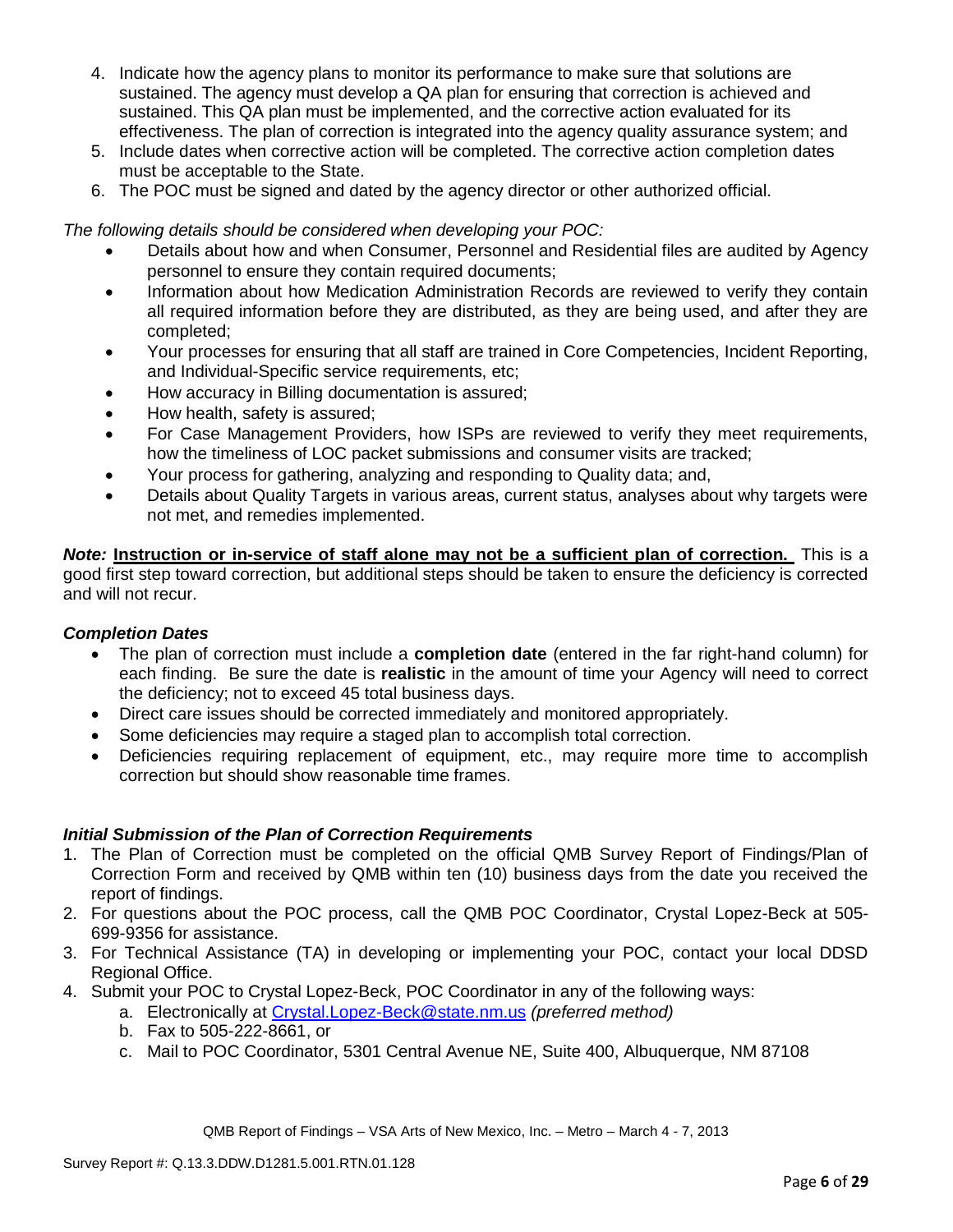- 5. Do not submit supporting documentation (evidence of compliance) to QMB until after your POC has been approved by the QMB.
- 6. QMB will notify you when your POC has been "approve" or "denied."
	- a. During this time, whether your POC is "approved," or "denied," you will have a maximum of 45 business days from the date of receipt of your Report of Findings to correct all survey deficiencies.
	- b. If your POC is denied, it must be revised and resubmitted as soon as possible, as the 45 business day limit is in effect.
	- c. If your POC is denied a second time your agency may be referred to the Internal Review Committee.
	- d. You will receive written confirmation when your POC has been approved by QMB and a final deadline for completion of your POC.
- 7. Failure to submit your POC within 10 business days without prior approval of an extension by QMB will result in a referral to the Internal Review Committee and the possible implementation of monetary penalties and/or sanctions.

## *POC Document Submission Requirements*

Once your POC has been approved by the QMB Plan of Correction Coordinator you must submit copies of documents as evidence that all deficiencies have been corrected, as follows.

- 1. Your internal documents are due within a *maximum* of 45 business days of receipt of your Report of Findings.
- 2. You may submit your documents by postal mail (paper hard copy or on a disc), fax, or electronically (scanned and attached to e-mails).
- 3. All submitted documents *must be annotated*; please be sure the tag numbers and Identification numbers are indicated on each document submitted. Documents which are not annotated with the Tag number and Identification number may not be accepted.
- 4. Do not submit original documents; Please provide copies or scanned electronic files for evidence. Originals must be maintained in the agency file(s) per DDSD Standards.
- 5. In lieu of some documents, you may submit copies of file or home audit forms that clearly indicate cited deficiencies have been corrected, other attestations of correction must be approved by the Plan of Correction Coordinator prior to their submission.
- 6. For billing deficiencies, you must submit:
	- a. Evidence of an internal audit of billing documentation for a sample of individuals and timeframes;
	- b. Copies of "void and adjust" forms submitted to correct all over-billed or unjustified units billed identified during your internal audit.

Revisions, Modifications or Extensions to your Plan of Correction (post QMB approval) must be made in writing and submitted to the Deputy Chief at QMB, prior to the due date and are approved on a case-bycase basis. No changes may be made to your POC or the timeframes for implementation without written approval of the POC Coordinator.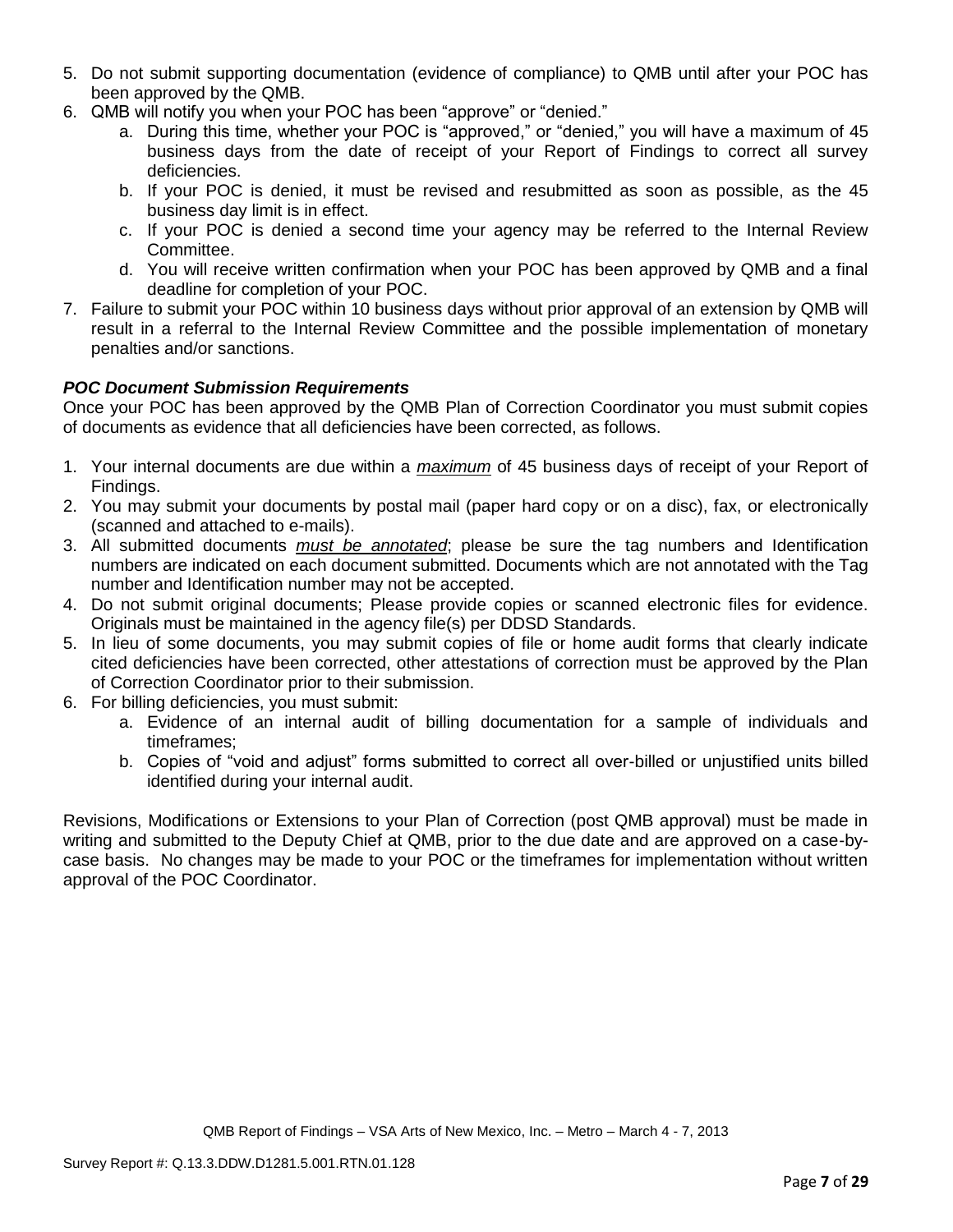## **Department of Health, Division of Health Improvement QMB Determination of Compliance Process**

The Division of Health Improvement, Quality Management Bureau (QMB) surveys compliance of the Developmental Disabilities Waiver (DDW) standards and state and federal regulations. QMB has grouped the CMS assurances into five Service Domains: Level of Care; Plan of Care; Qualified Providers; Health, Welfare and Safety; and Administrative Oversight (note that Administrative Oversight listed in this document is not the same as the CMS assurance of Administrative Authority. Used in this context it is related to the agency's operational policies and procedures, Quality Management system and Medicaid billing and reimbursement processes.)

The QMB Determination of Compliance process is based on provider compliance or non-compliance with standards and regulations identified in the QMB Report of Findings. All deficiencies (non-compliance with standards and regulations) are identified and cited as either a Standard level deficiency or a Condition of Participation level deficiency in the QMB Reports of Findings. All deficiencies require corrective action when non-compliance is identified.

Within the QMB Service Domains there are fundamental regulations, standards, or policies with which a provider must be in essential compliance in order to ensure the health and welfare of individuals served known as Conditions of Participation (CoPs).

The Determination of Compliance for each service type is based on a provider's compliance with CoPs in three (3) Service Domains.

Case Management Services:

- Level of Care
- Plan of Care
- Qualified Providers

Community Inclusion Supports/ Living Supports:

- Qualified Provider
- Plan of Care
- Health, Welfare and Safety

# **Conditions of Participation (CoPs)**

A CoP is an identified fundamental regulation, standard, or policy with which a provider must be in compliance in order to ensure the health and welfare of individuals served. CoPs are based on the Centers for Medicare and Medicaid Services, Home and Community-Based Waiver required assurances. A provider must be in compliance with CoPs to participate as a waiver provider.

QMB surveyors use professional judgment when reviewing the critical elements of each standard and regulation to determine when non-compliance with a standard level deficiency rises to the level of a CoP out of compliance. Only some deficiencies can rise to the level of a CoP. (See the next section for a list of CoPs.) The QMB survey team analyzes the relevant finding in terms of scope, actual harm or potential for harm, unique situations, patterns of performance, and other factors to determine if there is the potential for a negative outcome which would rise to the level of a CoP. A Standard level deficiency becomes a CoP out of compliance when the team's analysis establishes that there is an identified potential for significant harm or actual harm. It is then cited as a CoP out of compliance. If the deficiency does not rise to the level of a CoP out of compliance, it is cited as a Standard Level Deficiency.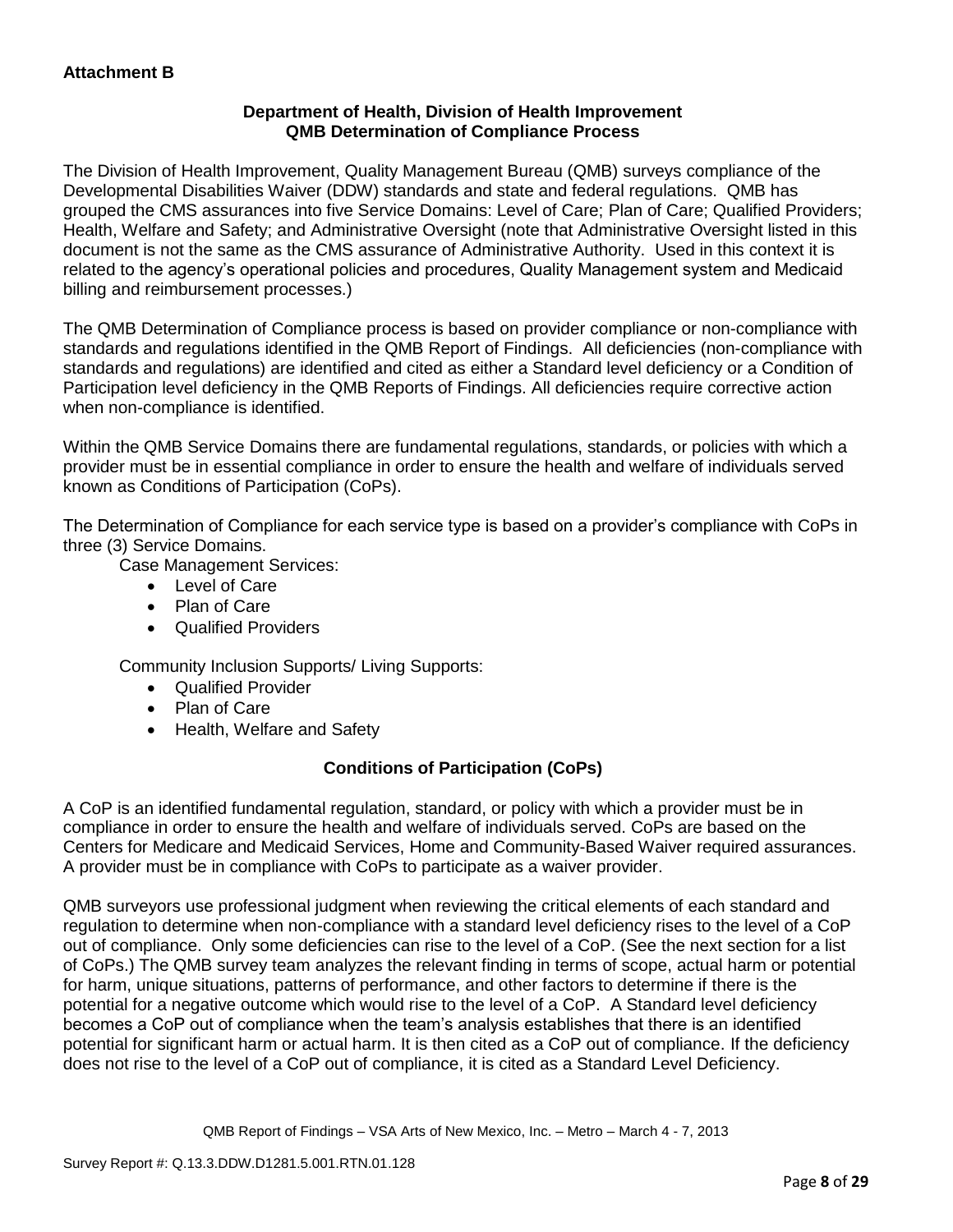The Division of Health Improvement (DHI) and the Developmental Disabilities Supports Division (DDSD) collaborated to revise the current Conditions of Participation (CoPs). There are seven Conditions of Participation in which providers must be in compliance.

### **CoPs and Service Domains for Case Management Supports are as follows:**

### **Service Domain: Level of Care**

Condition of Participation:

1. **Level of Care**: The Case Manager shall complete all required elements of the Long Term Care Assessment Abstract (LTCAA) to ensure ongoing eligibility for waiver services.

### **Service Domain: Plan of Care**

Condition of Participation:

2. **Individual Service Plan (ISP) Creation and Development**: Each individual shall have an ISP. The ISP shall be developed in accordance with DDSD regulations and standards and is updated at least annually or when warranted by changes in the individual's needs.

Condition of Participation:

3. **ISP Monitoring and Evaluation:** The Case Manager shall ensure the health and welfare of the individual through monitoring the implementation of ISP desired outcomes.

## **CoPs and Service Domain for ALL Service Providers is as follows:**

#### **Service Domain: Qualified Providers**

Condition of Participation:

4. **Qualified Providers**: Agencies shall ensure support staff has completed criminal background screening and all mandated trainings as required by the DDSD.

#### **CoPs and Service Domains for Living Supports and Inclusion Supports are as follows:**

#### **Service Domain: Plan of Care**

Condition of Participation:

5. **ISP Implementation**: Services provided shall be consistent with the components of the ISP and implemented to achieve desired outcomes.

#### **Service Domain: Health, Welfare and Safety**

Condition of Participation:

6. **Individual Health, Safety and Welfare: (Safety)** Individuals have the right to live and work in a safe environment.

Condition of Participation:

7. **Individual Health, Safety and Welfare (Healthcare Oversight)**: The provider shall support individuals to access needed healthcare services in a timely manner. Nursing, healthcare services and healthcare oversight shall be available and provided as needed to address individuals' health, safety and welfare.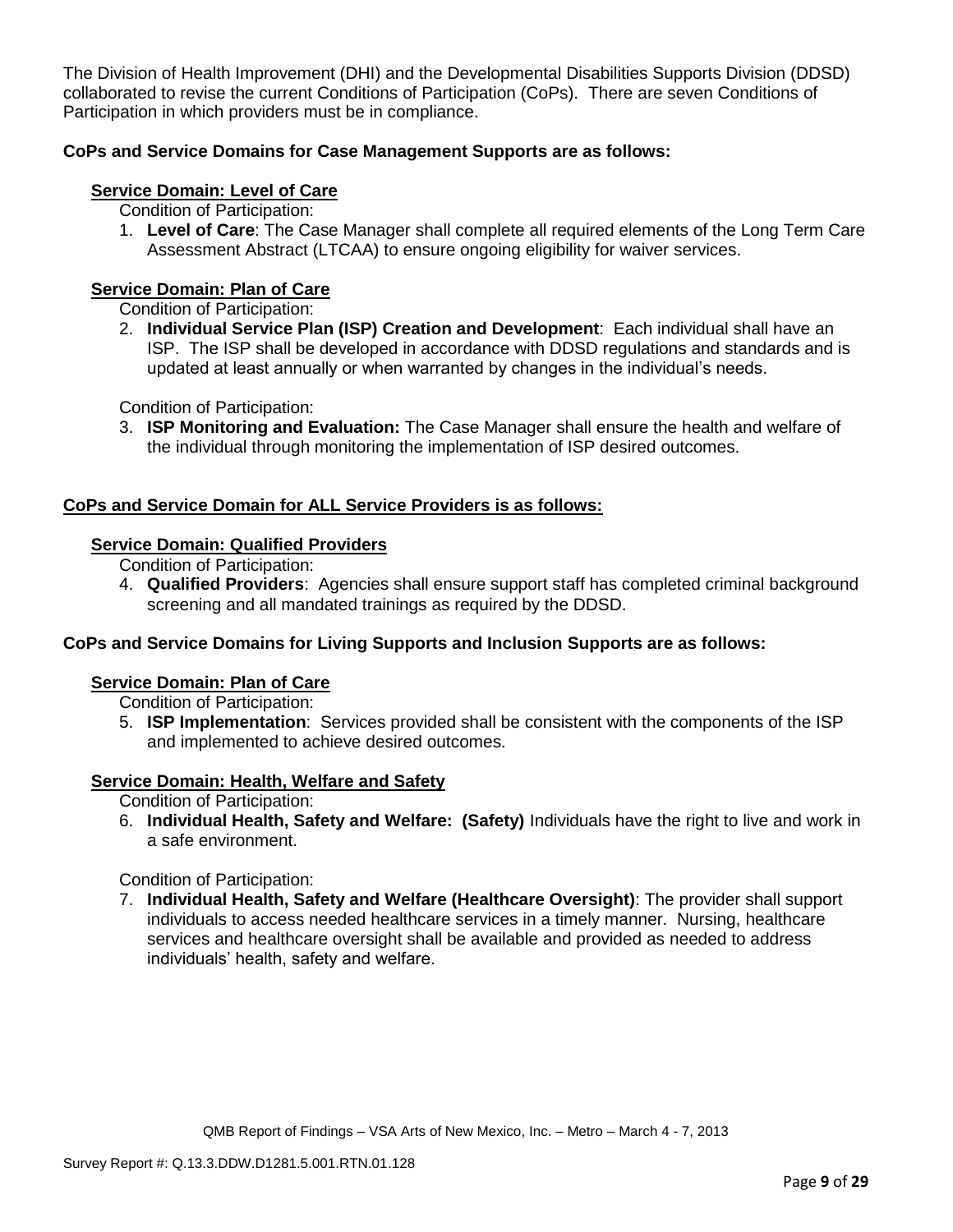### **QMB Determinations of Compliance**

#### Compliance with Conditions of Participation

The QMB determination of *Compliance with Conditions of Participation* indicates that a provider is in compliance with all Conditions of Participation, (CoP). The agency has obtained a level of compliance such that there is a minimal potential for harm to individuals' health and safety. To qualify for a determination of Compliance with Conditions of Participation, the provider must be in compliance with all Conditions of Participation in all relevant Service Domains. The agency may also have Standard level deficiencies (deficiencies which are not at the condition level) out of compliance in any of the Service Domains.

#### Partial-Compliance with Conditions of Participation

The QMB determination of *Partial-Compliance with Conditions of Participation* indicates that a provider is out of compliance with Conditions of Participation in one (1) to two (2) Service Domains. The agency may have one or more Condition level tags within a Service Domain. This partialcompliance, if not corrected, may result in a serious negative outcome or the potential for more than minimal harm to individuals' health and safety. The agency may also have Standard level deficiencies (deficiencies which are not at the condition level) in any of the Service Domains.

Providers receiving a repeat determination of Partial-Compliance for repeat deficiencies at the level of a Condition in any Service Domain may be referred by the Quality Management Bureau to the Internal Review Committee (IRC) for consideration of remedies and possible actions or sanctions.

### Non-Compliance with Conditions of Participation

The QMB determination of *Non-Compliance with Conditions of Participation* indicates a provider is significantly out of compliance with Conditions of Participation in multiple Service Domains. The agency may have one or more Condition level tags in each of 3 relevant Service Domains. This non-compliance, if not corrected, may result in a serious negative outcome or the potential for more than minimal harm to individuals' health and safety. The agency may also have Standard level deficiencies (deficiencies which are not at the condition level) in any of the Service Domains

Providers receiving a repeat determination of Non-Compliance will be referred by Quality Management Bureau to the Internal Review Committee (IRC) for consideration of remedies and possible actions or sanctions.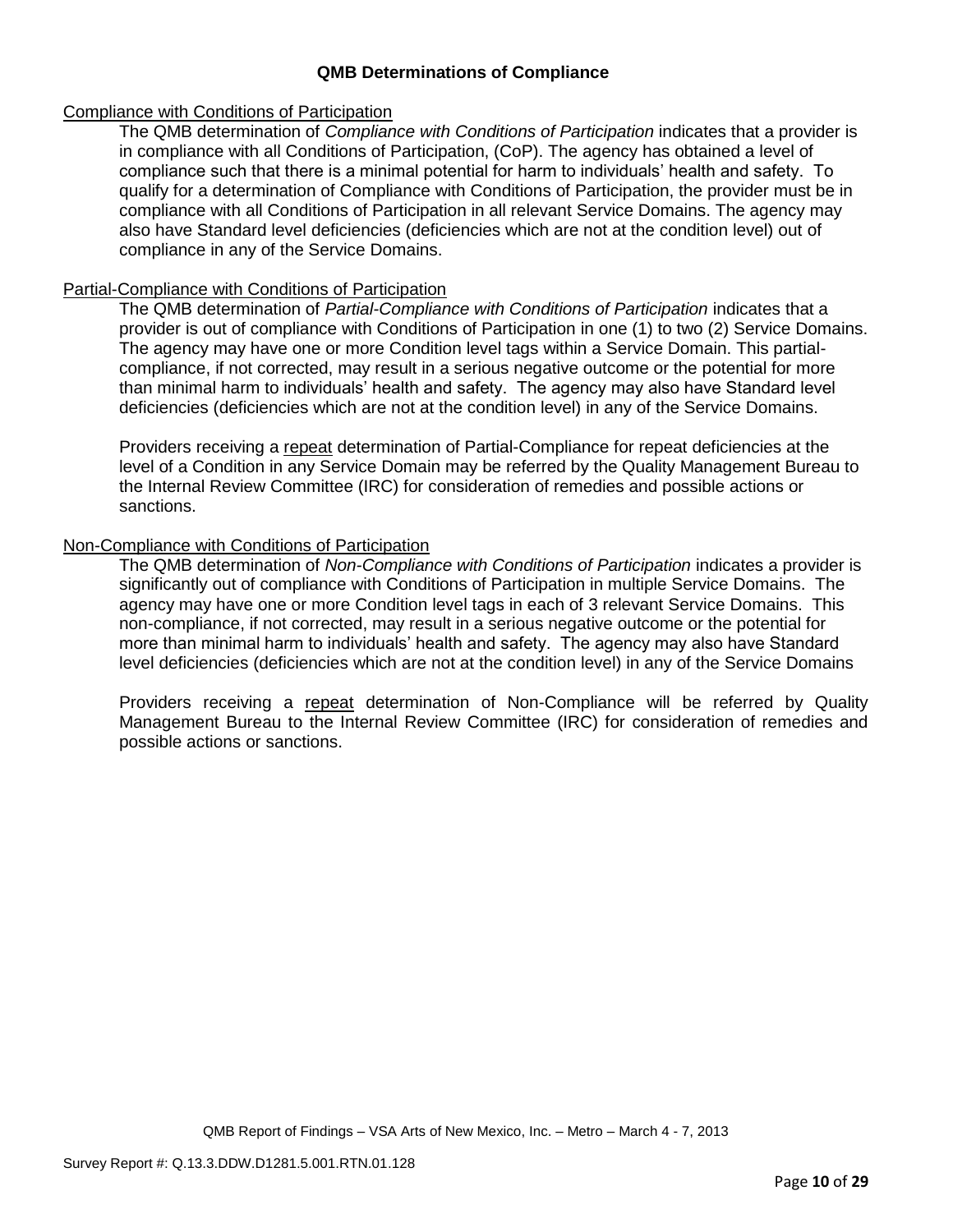### **Guidelines for the Provider Informal Reconsideration of Finding (IRF) Process**

### **Introduction:**

Throughout the QMB Survey process, surveyors are openly communicating with providers. Open communication means surveyors have clarified issues and/or requested missing information before completing the review through the use of the signed/dated "Document Request," or "administrative Needs," etc. forms. Regardless, there may still be instances where the provider disagrees with a specific finding. Providers may use the following process to informally dispute a finding.

### **Instructions:**

- 1. The Informal Reconsideration of the Finding (IRF) request must be received in writing to the QMB Deputy Bureau Chief **within 10 business days** of receipt of the final Report of Findings.
- 2. The written request for an IRF *must* be completed on the QMB Request for Informal Reconsideration of Finding form available on the QMB website:<http://dhi.health.state.nm.us/qmb>
- 3. The written request for an IRF must specify in detail the request for reconsideration and why the finding is inaccurate.
- 4. The IRF request must include all supporting documentation or evidence.
- 5. If you have questions about the IRC process, email the IRF Chairperson, Scott Good at [scott.good@state.nm.us](mailto:scott.good@state.nm.us) for assistance.

### **The following limitations apply to the IRF process:**

- The written request for an IRF and all supporting evidence must be received within 10 business days.
- Findings based on evidence requested during the survey and not provided may not be subject to reconsideration.
- The supporting documentation must be new evidence not previously reviewed or requested by the survey team.
- Providers must continue to complete their Plan of Correction during the IRF process
- Providers may not request an IRF to challenge the sampling methodology.
- Providers may not request an IRF based on disagreement with the nature of the standard or regulation.
- Providers may not request an IRF to challenge the team composition.
- Providers may not request an IRF to challenge the DHI/QMB determination of compliance or the length of their DDSD provider contract.

A Provider forfeits the right to an IRF if the request is not received within 10 business days of receiving the report and/or does not include all supporting documentation or evidence to show compliance with the standards and regulations.

The IRF Committee will review the request, the Provider will be notified in writing of the ruling; no face-toface meeting will be conducted.

When a Provider requests that a finding be reconsidered, it does not stop or delay the Plan of Correction process. **Providers must continue to complete the Plan of Correction, including the finding in dispute regardless of the IRF status.** If a finding is removed or modified, it will be noted and removed or modified from the Report of Findings. It should be noted that in some cases a Plan of Correction may be completed prior to the IRF process being completed. The provider will be notified in writing on the decisions of the IRF committee.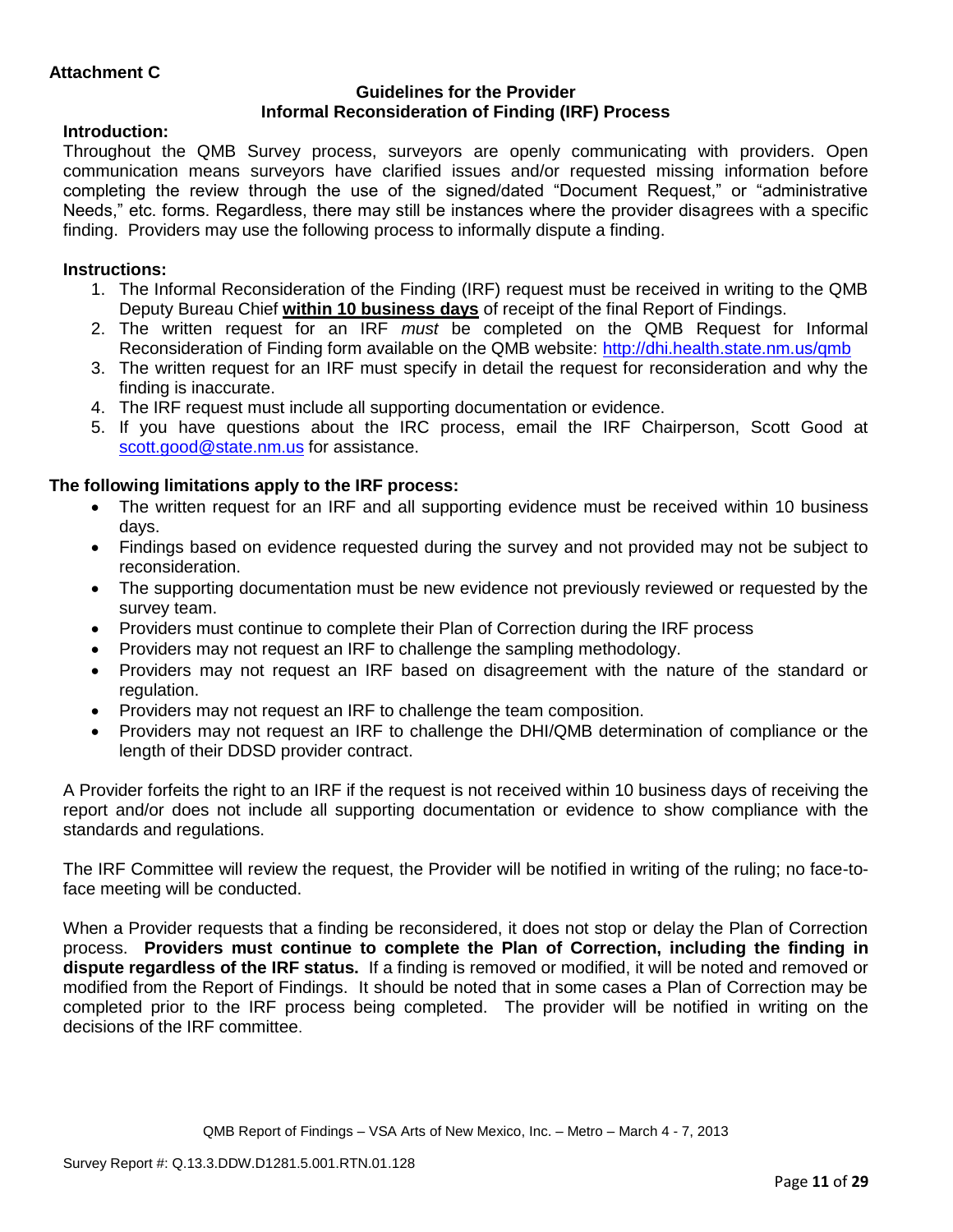| Agency:                 | VSA Arts of New Mexico, Inc. - Metro Region              |
|-------------------------|----------------------------------------------------------|
| Program:                | Developmental Disabilities Waiver                        |
| Service:                | <b>Community Inclusion Supports (Adult Habilitation)</b> |
| <b>Monitoring Type:</b> | <b>Routine Survey</b>                                    |
| <b>Survey Date:</b>     | March 4 - 7, 2013                                        |

| <b>Standard of Care</b>                                                                    | <b>Deficiencies</b>                             | <b>Agency Plan of Correction, On-going</b><br><b>QA/QI and Responsible Party</b>                                                | <b>Date</b><br><b>Due</b> |
|--------------------------------------------------------------------------------------------|-------------------------------------------------|---------------------------------------------------------------------------------------------------------------------------------|---------------------------|
|                                                                                            |                                                 | Service Domain: Service Plans: ISP Implementation - Services are delivered in accordance with the service plan, including type, |                           |
| scope, amount, duration and frequency specified in the service plan.                       |                                                 |                                                                                                                                 |                           |
| Tag #1A08                                                                                  | <b>Standard Level Deficiency</b>                |                                                                                                                                 |                           |
| <b>Agency Case File</b>                                                                    |                                                 |                                                                                                                                 |                           |
| Developmental Disabilities (DD) Waiver Service                                             | Based on record review, the Agency did not      | <b>Provider:</b>                                                                                                                |                           |
| Standards effective 4/1/2007                                                               | maintain at the administrative office a         | State your Plan of Correction for the                                                                                           |                           |
| <b>CHAPTER 1 II. PROVIDER AGENCY</b>                                                       | confidential case file for 1 of 22 individuals. | deficiencies cited in this tag here: $\rightarrow$                                                                              |                           |
| <b>REQUIREMENTS:</b> The objective of these                                                |                                                 |                                                                                                                                 |                           |
| standards is to establish Provider Agency policy,                                          | Review of the Agency individual case files      |                                                                                                                                 |                           |
| procedure and reporting requirements for DD                                                | revealed the following items were not found,    |                                                                                                                                 |                           |
| Medicaid Waiver program. These requirements                                                | incomplete, and/or not current:                 |                                                                                                                                 |                           |
| apply to all such Provider Agency staff, whether                                           |                                                 |                                                                                                                                 |                           |
| directly employed or subcontracting with the                                               | • Vision Exam                                   |                                                                                                                                 |                           |
| Provider Agency. Additional Provider Agency                                                |                                                 |                                                                                                                                 |                           |
| requirements and personnel qualifications may                                              | Individual #12 - As indicated by the DDSD       |                                                                                                                                 |                           |
| be applicable for specific service standards.                                              | file matrix Vision Exams are to be              |                                                                                                                                 |                           |
| D. Provider Agency Case File for the                                                       | conducted every other year. No evidence of      |                                                                                                                                 |                           |
| <b>Individual:</b> All Provider Agencies shall maintain                                    | exam was found.                                 | <b>Provider:</b>                                                                                                                |                           |
| at the administrative office a confidential case                                           |                                                 | Enter your ongoing Quality Assurance/Quality                                                                                    |                           |
| file for each individual. Case records belong to                                           |                                                 | Improvement processes as it related to this tag                                                                                 |                           |
| the individual receiving services and copies shall                                         |                                                 | number here: $\rightarrow$                                                                                                      |                           |
| be provided to the receiving agency whenever                                               |                                                 |                                                                                                                                 |                           |
| an individual changes providers. The record<br>must also be made available for review when |                                                 |                                                                                                                                 |                           |
| requested by DOH, HSD or federal government                                                |                                                 |                                                                                                                                 |                           |
| representatives for oversight purposes. The                                                |                                                 |                                                                                                                                 |                           |
| individual's case file shall include the following                                         |                                                 |                                                                                                                                 |                           |
| requirements:                                                                              |                                                 |                                                                                                                                 |                           |
| (1) Emergency contact information, including the                                           |                                                 |                                                                                                                                 |                           |
| individual's address, telephone number,                                                    |                                                 |                                                                                                                                 |                           |
| names and telephone numbers of relatives,                                                  |                                                 |                                                                                                                                 |                           |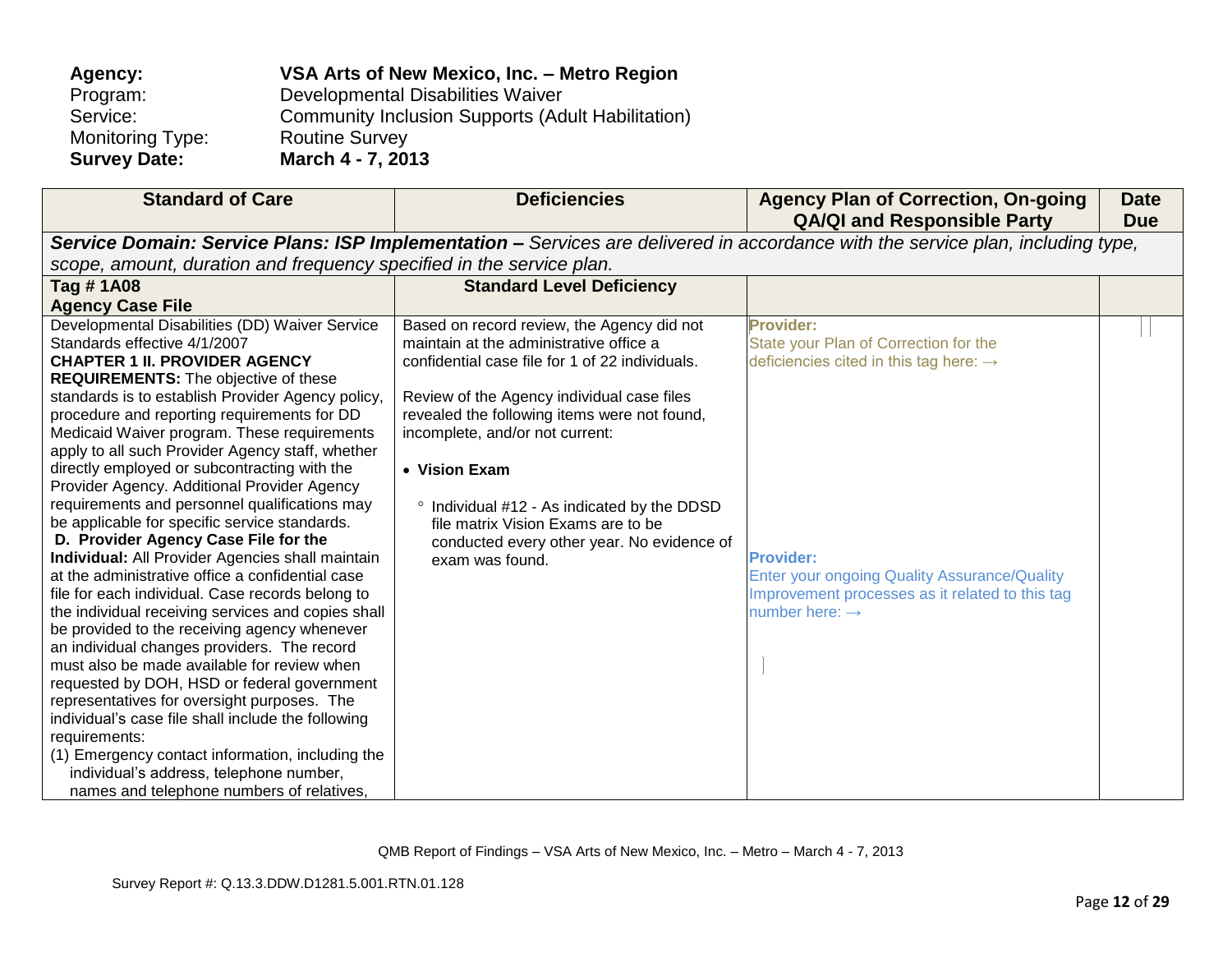| or guardian or conservator, physician's             |  |  |
|-----------------------------------------------------|--|--|
| name(s) and telephone number(s), pharmacy           |  |  |
| name, address and telephone number, and             |  |  |
| health plan if appropriate;                         |  |  |
| (2) The individual's complete and current ISP,      |  |  |
|                                                     |  |  |
| with all supplemental plans specific to the         |  |  |
| individual, and the most current completed          |  |  |
| Health Assessment Tool (HAT);                       |  |  |
| (3) Progress notes and other service delivery       |  |  |
| documentation;                                      |  |  |
| (4) Crisis Prevention/Intervention Plans, if there  |  |  |
| are any for the individual;                         |  |  |
| (5) A medical history, which shall include at least |  |  |
| demographic data, current and past medical          |  |  |
| diagnoses including the cause (if known) of         |  |  |
| the developmental disability, psychiatric           |  |  |
| diagnoses, allergies (food, environmental,          |  |  |
| medications), immunizations, and most               |  |  |
| recent physical exam;                               |  |  |
| (6) When applicable, transition plans completed     |  |  |
| for individuals at the time of discharge from       |  |  |
| Fort Stanton Hospital or Los Lunas Hospital         |  |  |
| and Training School; and                            |  |  |
| (7) Case records belong to the individual           |  |  |
| receiving services and copies shall be              |  |  |
| provided to the individual upon request.            |  |  |
| (8) The receiving Provider Agency shall be          |  |  |
| provided at a minimum the following records         |  |  |
| whenever an individual changes provider             |  |  |
| agencies:                                           |  |  |
| (a) Complete file for the past 12 months;           |  |  |
| (b) ISP and quarterly reports from the current      |  |  |
| and prior ISP year;                                 |  |  |
| Intake information from original admission<br>(C)   |  |  |
| to services; and                                    |  |  |
| (d) When applicable, the Individual                 |  |  |
| Transition Plan at the time of discharge            |  |  |
| from Los Lunas Hospital and Training                |  |  |
| School or Ft. Stanton Hospital.                     |  |  |
|                                                     |  |  |
| NMAC 8.302.1.17 RECORD KEEPING AND                  |  |  |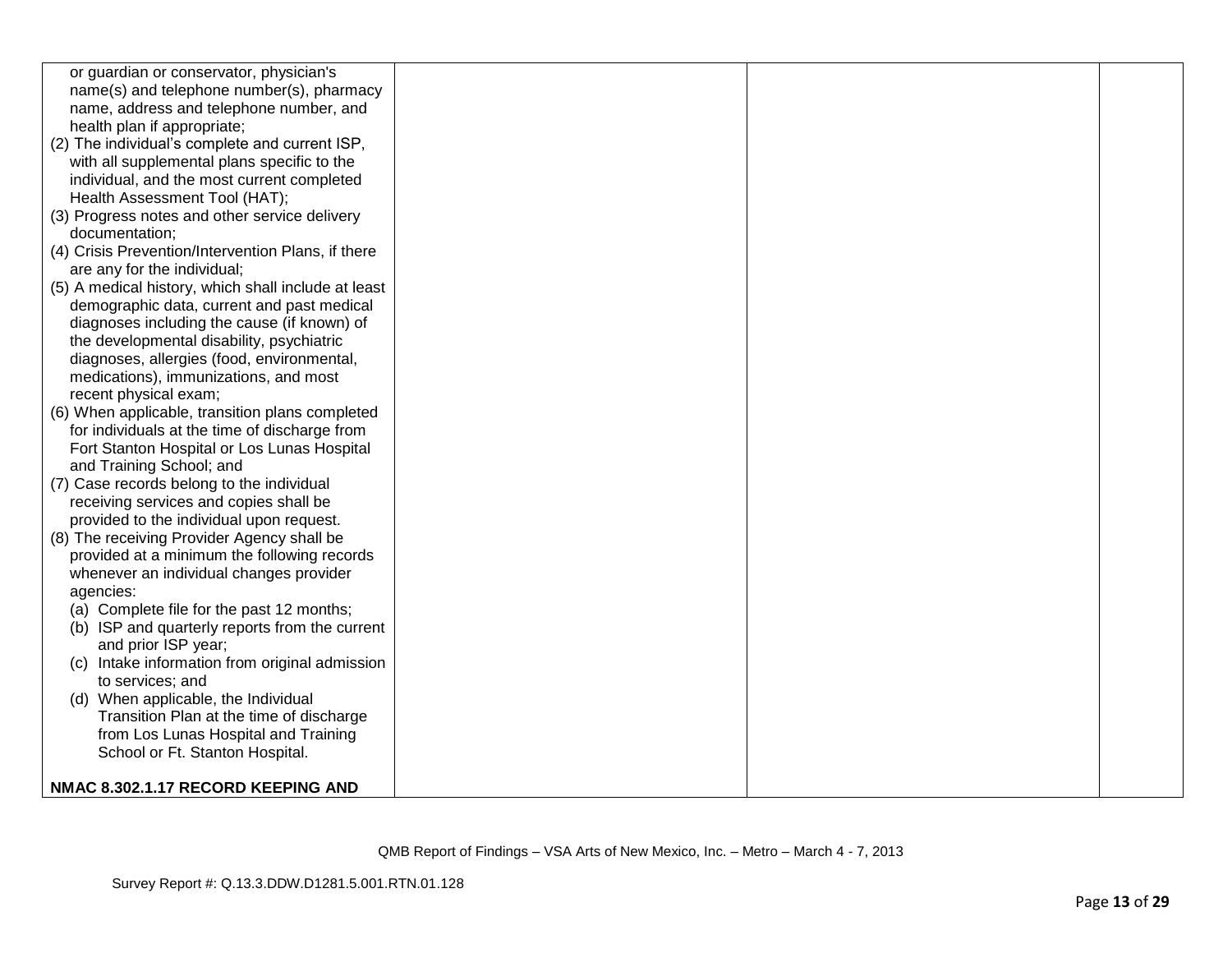| <b>DOCUMENTATION REQUIREMENTS: A</b>              |  |  |
|---------------------------------------------------|--|--|
| provider must maintain all the records necessary  |  |  |
| to fully disclose the nature, quality, amount and |  |  |
| medical necessity of services furnished to an     |  |  |
| eligible recipient who is currently receiving or  |  |  |
| who has received services in the past.            |  |  |
|                                                   |  |  |
| B. Documentation of test results: Results of      |  |  |
| tests and services must be documented, which      |  |  |
| includes results of laboratory and radiology      |  |  |
| procedures or progress following therapy or       |  |  |
| treatment.                                        |  |  |
|                                                   |  |  |
|                                                   |  |  |
|                                                   |  |  |
|                                                   |  |  |
|                                                   |  |  |
|                                                   |  |  |
|                                                   |  |  |
|                                                   |  |  |
|                                                   |  |  |
|                                                   |  |  |
|                                                   |  |  |
|                                                   |  |  |
|                                                   |  |  |
|                                                   |  |  |
|                                                   |  |  |
|                                                   |  |  |
|                                                   |  |  |
|                                                   |  |  |
|                                                   |  |  |
|                                                   |  |  |
|                                                   |  |  |
|                                                   |  |  |
|                                                   |  |  |
|                                                   |  |  |
|                                                   |  |  |
|                                                   |  |  |
|                                                   |  |  |
|                                                   |  |  |
|                                                   |  |  |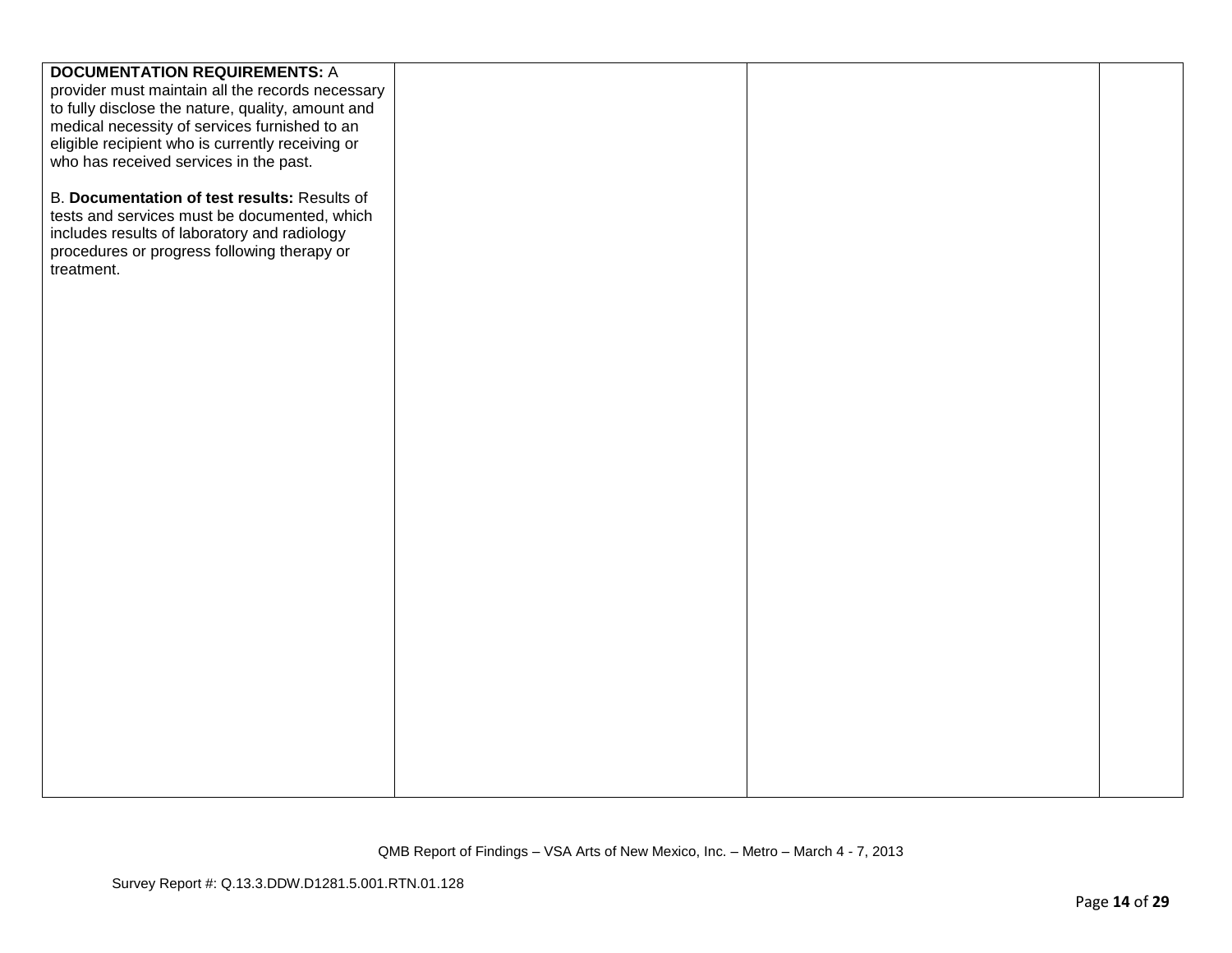| <b>Standard of Care</b>                                                                          | <b>Deficiencies</b>                                  | <b>Agency Plan of Correction, On-going</b>                                                                                                | <b>Date</b> |
|--------------------------------------------------------------------------------------------------|------------------------------------------------------|-------------------------------------------------------------------------------------------------------------------------------------------|-------------|
|                                                                                                  |                                                      | <b>QA/QI and Responsible Party</b>                                                                                                        | <b>Due</b>  |
|                                                                                                  |                                                      | Service Domain: Qualified Providers - The State monitors non-licensed/non-certified providers to assure adherence to waiver               |             |
|                                                                                                  |                                                      | requirements. The State implements its policies and procedures for verifying that provider training is conducted in accordance with State |             |
| requirements and the approved waiver.                                                            |                                                      |                                                                                                                                           |             |
| Tag #1A28.1                                                                                      | <b>Standard Level Deficiency</b>                     |                                                                                                                                           |             |
| <b>Incident Mgt. System - Personnel</b>                                                          |                                                      |                                                                                                                                           |             |
| <b>Training</b>                                                                                  |                                                      |                                                                                                                                           |             |
| NMAC 7.1.13.10 INCIDENT MANAGEMENT                                                               | Based on interview, the Agency did not provide       | <b>Provider:</b>                                                                                                                          |             |
| <b>SYSTEM REQUIREMENTS:</b>                                                                      | documentation verifying completion of Incident       | State your Plan of Correction for the                                                                                                     |             |
| A. General: All licensed health care facilities                                                  | Management Training for 1 of 31 Agency               | deficiencies cited in this tag here: $\rightarrow$                                                                                        |             |
| and community based service providers shall                                                      | Personnel.                                           |                                                                                                                                           |             |
| establish and maintain an incident management<br>system, which emphasizes the principles of      | When Service Coordinator staff were asked            |                                                                                                                                           |             |
| prevention and staff involvement. The licensed                                                   | what two State Agencies must be contacted            |                                                                                                                                           |             |
| health care facility or community based service                                                  | when there is suspected Abuse, Neglect and           |                                                                                                                                           |             |
| provider shall ensure that the incident                                                          | <b>Misappropriation of Consumers' Property,</b>      |                                                                                                                                           |             |
| management system policies and procedures                                                        | the following was reported:                          |                                                                                                                                           |             |
| requires all employees to be competently trained                                                 |                                                      |                                                                                                                                           |             |
| to respond to, report, and document incidents in                                                 | • SC #68 stated, "DHI and I can't remember           |                                                                                                                                           |             |
| a timely and accurate manner.                                                                    | the other one." Staff was not able to identify       |                                                                                                                                           |             |
| D. Training Documentation: All licensed                                                          | the 2 <sup>nd</sup> State Agency as Adult Protective | <b>Provider:</b>                                                                                                                          |             |
| health care facilities and community based                                                       | Services.                                            | <b>Enter your ongoing Quality Assurance/Quality</b>                                                                                       |             |
| service providers shall prepare training                                                         |                                                      | Improvement processes as it related to this tag                                                                                           |             |
| documentation for each employee to include a                                                     |                                                      | number here: $\rightarrow$                                                                                                                |             |
| signed statement indicating the date, time, and                                                  |                                                      |                                                                                                                                           |             |
| place they received their incident management                                                    |                                                      |                                                                                                                                           |             |
| reporting instruction. The licensed health care<br>facility and community based service provider |                                                      |                                                                                                                                           |             |
| shall maintain documentation of an employee's                                                    |                                                      |                                                                                                                                           |             |
| training for a period of at least twelve (12)                                                    |                                                      |                                                                                                                                           |             |
| months, or six (6) months after termination of an                                                |                                                      |                                                                                                                                           |             |
| employee's employment. Training curricula shall                                                  |                                                      |                                                                                                                                           |             |
| be kept on the provider premises and made                                                        |                                                      |                                                                                                                                           |             |
| available on request by the department. Training                                                 |                                                      |                                                                                                                                           |             |
| documentation shall be made available                                                            |                                                      |                                                                                                                                           |             |
| immediately upon a division representative's                                                     |                                                      |                                                                                                                                           |             |
| request. Failure to provide employee training                                                    |                                                      |                                                                                                                                           |             |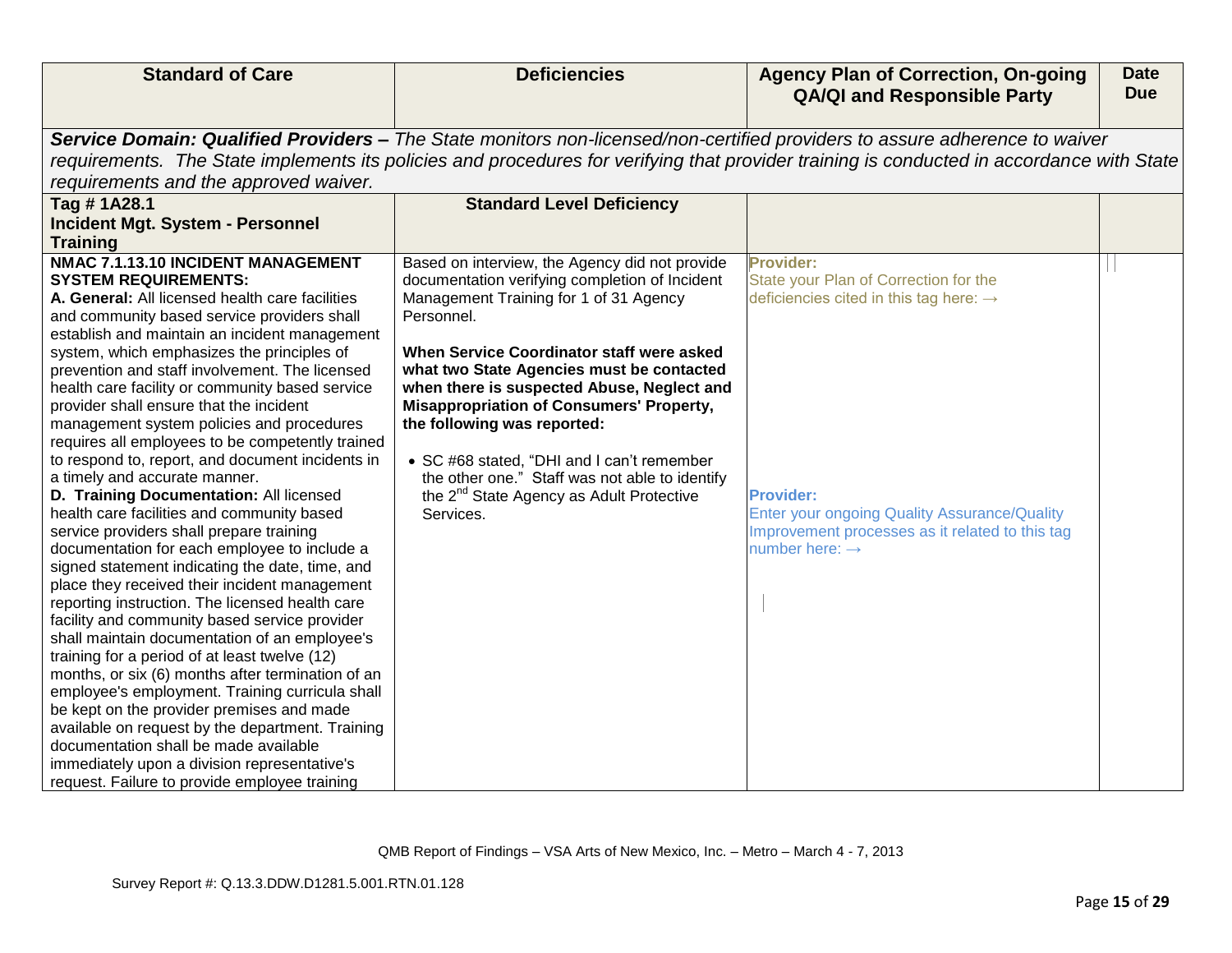| documentation shall subject the licensed health       |  |  |
|-------------------------------------------------------|--|--|
| care facility or community based service              |  |  |
| provider to the penalties provided for in this rule.  |  |  |
| <b>Policy Title: Training Requirements for Direct</b> |  |  |
| Service Agency Staff Policy - Eff. March 1,           |  |  |
| 2007                                                  |  |  |
| <b>II. POLICY STATEMENTS:</b>                         |  |  |
| A. Individuals shall receive services from            |  |  |
| competent and qualified staff.                        |  |  |
| C. Staff shall complete training on DOH-              |  |  |
| approved incident reporting procedures in             |  |  |
| accordance with 7 NMAC 1.13.                          |  |  |
|                                                       |  |  |
|                                                       |  |  |
|                                                       |  |  |
|                                                       |  |  |
|                                                       |  |  |
|                                                       |  |  |
|                                                       |  |  |
|                                                       |  |  |
|                                                       |  |  |
|                                                       |  |  |
|                                                       |  |  |
|                                                       |  |  |
|                                                       |  |  |
|                                                       |  |  |
|                                                       |  |  |
|                                                       |  |  |
|                                                       |  |  |
|                                                       |  |  |
|                                                       |  |  |
|                                                       |  |  |
|                                                       |  |  |
|                                                       |  |  |
|                                                       |  |  |
|                                                       |  |  |
|                                                       |  |  |
|                                                       |  |  |
|                                                       |  |  |
|                                                       |  |  |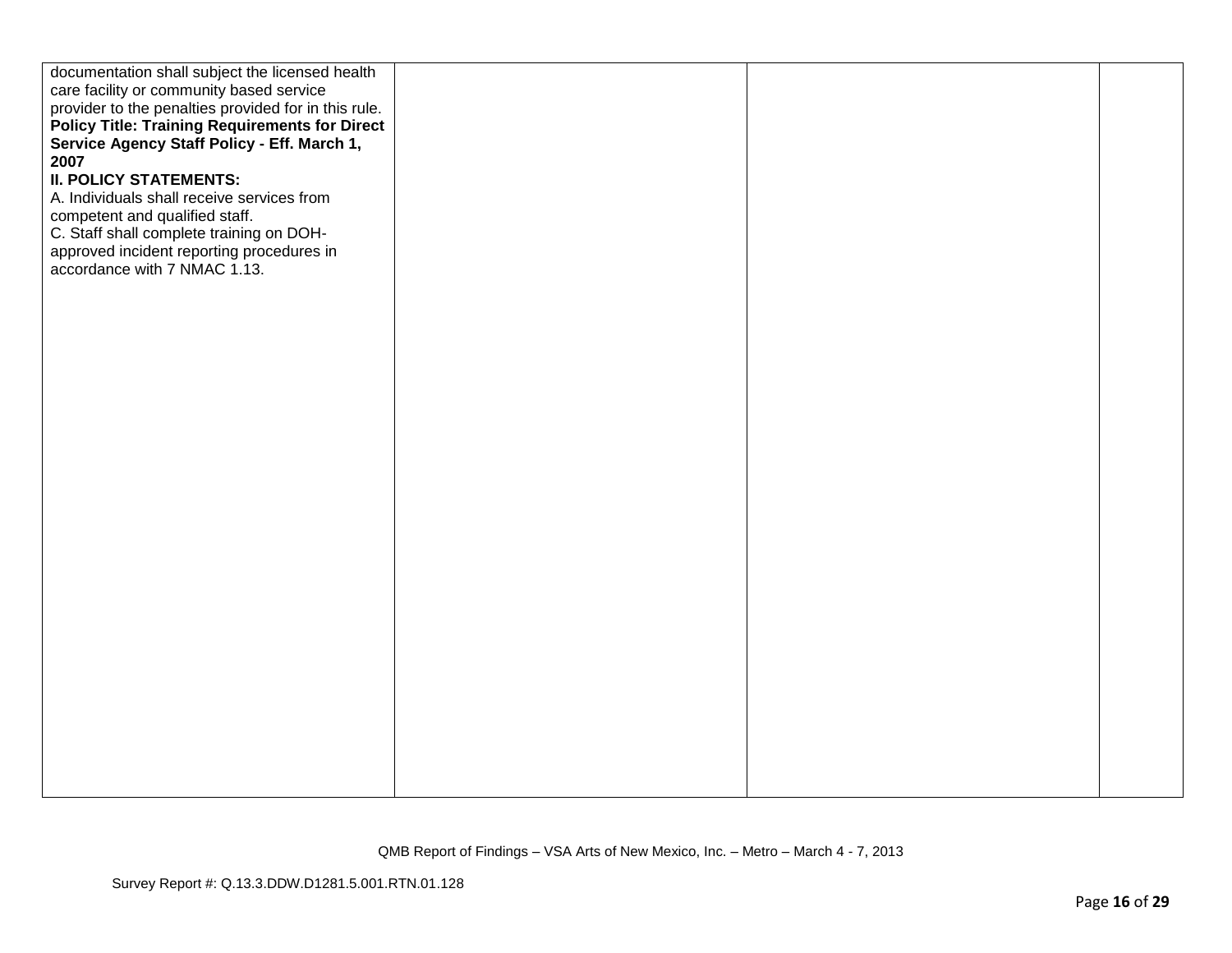| <b>Standard of Care</b>                                                                 | <b>Deficiencies</b>                            | <b>Agency Plan of Correction, On-going</b><br><b>QA/QI and Responsible Party</b>                                                     | <b>Date</b><br><b>Due</b> |
|-----------------------------------------------------------------------------------------|------------------------------------------------|--------------------------------------------------------------------------------------------------------------------------------------|---------------------------|
|                                                                                         |                                                | Service Domain: Health and Welfare - The state, on an ongoing basis, identifies, addresses and seeks to prevent occurrences of       |                           |
|                                                                                         |                                                | abuse, neglect and exploitation. Individuals shall be afforded their basic human rights. The provider supports individuals to access |                           |
| needed healthcare services in a timely manner.                                          |                                                |                                                                                                                                      |                           |
| Tag #1A09                                                                               | <b>Standard Level Deficiency</b>               |                                                                                                                                      |                           |
| <b>Medication Delivery</b>                                                              |                                                |                                                                                                                                      |                           |
| <b>Routine Medication Administration</b>                                                |                                                |                                                                                                                                      |                           |
| Developmental Disabilities (DD) Waiver                                                  | Medication Administration Records (MAR) were   | <b>Provider:</b>                                                                                                                     |                           |
| Service Standards effective 4/1/2007                                                    | reviewed for the months of December 2012 and   | State your Plan of Correction for the                                                                                                |                           |
| <b>CHAPTER 1 II. PROVIDER AGENCY</b>                                                    | January 2013.                                  | deficiencies cited in this tag here: $\rightarrow$                                                                                   |                           |
| <b>REQUIREMENTS:</b> The objective of these                                             |                                                |                                                                                                                                      |                           |
| standards is to establish Provider Agency                                               | Based on record review, 5 of 6 individuals had |                                                                                                                                      |                           |
| policy, procedure and reporting requirements                                            | Medication Administration Records (MAR),       |                                                                                                                                      |                           |
| for DD Medicaid Waiver program. These                                                   | which contained missing medications entries    |                                                                                                                                      |                           |
| requirements apply to all such Provider Agency                                          | and/or other errors:                           |                                                                                                                                      |                           |
| staff, whether directly employed or                                                     |                                                |                                                                                                                                      |                           |
| subcontracting with the Provider Agency.<br>Additional Provider Agency requirements and | Individual #2<br>December 2012                 |                                                                                                                                      |                           |
| personnel qualifications may be applicable for                                          | Medication Administration Records contain      |                                                                                                                                      |                           |
| specific service standards.                                                             | the following medications. No Physician's      |                                                                                                                                      |                           |
| <b>Medication Delivery: Provider</b><br>Е.                                              | Orders were found for the following            | <b>Provider:</b>                                                                                                                     |                           |
| Agencies that provide Community Living,                                                 | medications:                                   | <b>Enter your ongoing Quality Assurance/Quality</b>                                                                                  |                           |
| <b>Community Inclusion or Private Duty Nursing</b>                                      | • Gabapentin 300mg (3 times daily)             | Improvement processes as it related to this tag                                                                                      |                           |
| services shall have written policies and                                                |                                                | number here: $\rightarrow$                                                                                                           |                           |
| procedures regarding medication(s) delivery                                             | January 2013                                   |                                                                                                                                      |                           |
| and tracking and reporting of medication errors                                         | Medication Administration Records contain      |                                                                                                                                      |                           |
| in accordance with DDSD Medication                                                      | the following medications. No Physician's      |                                                                                                                                      |                           |
| Assessment and Delivery Policy and                                                      | Orders were found for the following            |                                                                                                                                      |                           |
| Procedures, the Board of Nursing Rules and                                              | medications:                                   |                                                                                                                                      |                           |
| Board of Pharmacy standards and regulations.                                            | • Gabapentin 300mg (3 times daily)             |                                                                                                                                      |                           |
| (2) When required by the DDSD Medication                                                | Individual #8                                  |                                                                                                                                      |                           |
| Assessment and Delivery Policy, Medication                                              | December 2012                                  |                                                                                                                                      |                           |
| Administration Records (MAR) shall be                                                   | Medication Administration Records indicated    |                                                                                                                                      |                           |
| maintained and include:                                                                 | Novolog was given. MAR did not indicate the    |                                                                                                                                      |                           |
| (a) The name of the individual, a                                                       | exact dosage (units administered) each time    |                                                                                                                                      |                           |
| transcription of the physician's written or                                             | the med was assisted or administered for the   |                                                                                                                                      |                           |
| licensed health care provider's                                                         | following dates:                               |                                                                                                                                      |                           |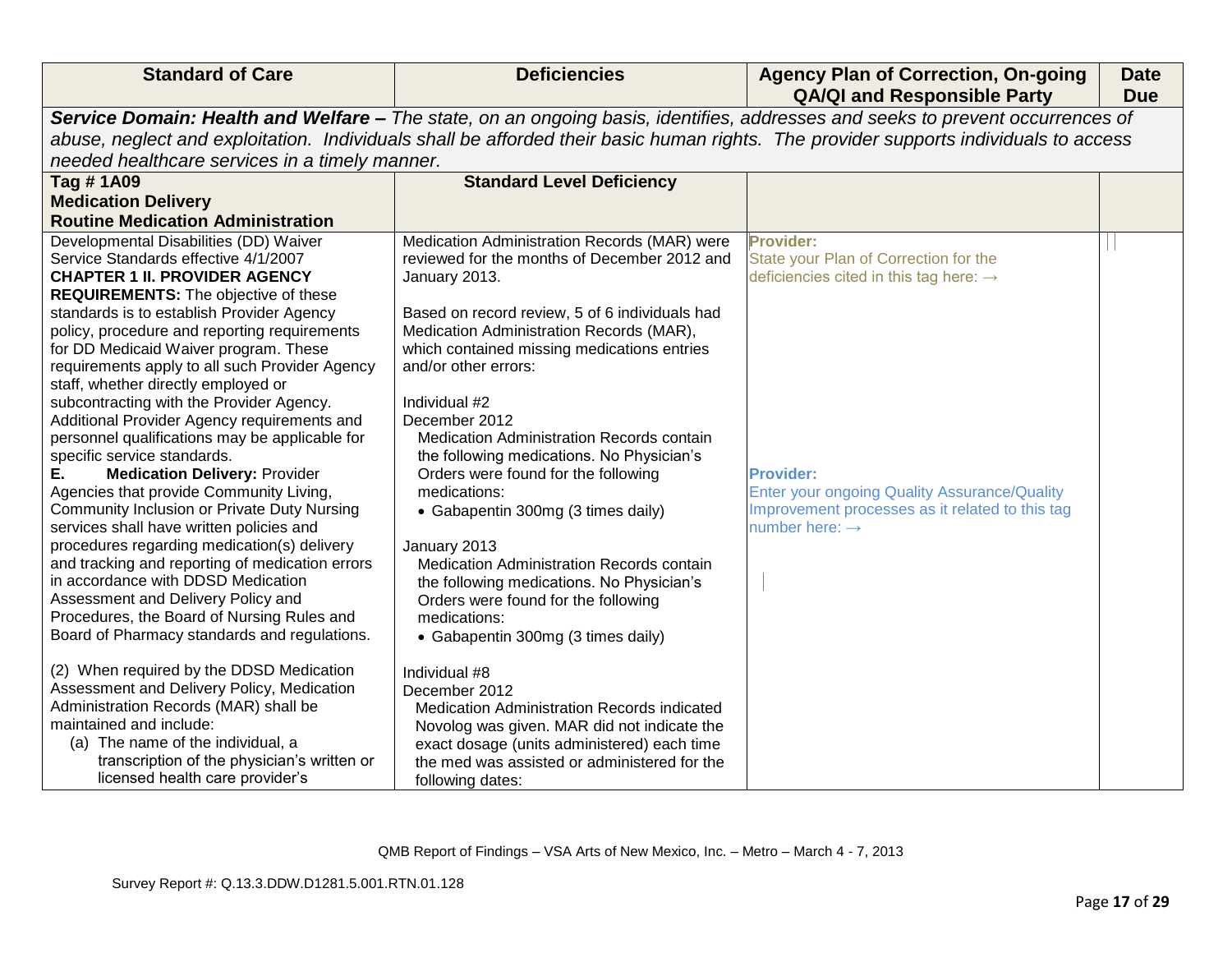| prescription including the brand and  |  |
|---------------------------------------|--|
| generic name of the medication,       |  |
| diagnosis for which the medication is |  |
| prescribed:                           |  |

- (b) Prescribed dosage, frequency and method/route of administration, times and dates of administration;
- $(c)$  Initials of the individual administering assisting with the medication;
- (d) Explanation of any medication irregularity;
- (e) Documentation of any allergic reaction or adverse medication effect; and
- (f) For PRN medication, an explanation the use of the PRN medication shall include observable signs/symptoms circumstances in which the medication is to be used, and documentation of effectiveness of PRN medication administered.

(3) The Provider Agency shall also maintair signature page that designates the full name that corresponds to each initial used to document administered or assisted delivery each dose;

(4) MARs are not required for individuals participating in Independent Living who selfadminister their own medications;

(5) Information from the prescribing pharma regarding medications shall be kept in the home and community inclusion service locations and shall include the expected desired outcomes of administrating the medication, signs and symptoms of adverse events and interactions with other medications

#### **NMAC 16.19.11.8 MINIMUM STANDARDS:**

A. MINIMUM STANDARDS FOR THE DISTRIBUTION, STORAGE, HANDLING AI RECORD KEEPING OF DRUGS:

| • Novolog - 12/3, 4, 6, 7, 10, 12, 13, 14, 17,<br>18, 19, 20, 21, 26, 27, 28.                                                              |                                                                                                                                           |  |
|--------------------------------------------------------------------------------------------------------------------------------------------|-------------------------------------------------------------------------------------------------------------------------------------------|--|
| Medication Administration Record document<br>did not contain a signature page that<br>designates the full name that corresponds to         |                                                                                                                                           |  |
| assisted delivery of each dose for the<br>following medications:<br>• Novolog                                                              |                                                                                                                                           |  |
| January 2013<br>Medication Administration Records Indicated                                                                                |                                                                                                                                           |  |
| Novolog was given. MAR did not indicate the<br>exact dosage (units administered) each time<br>the med was assisted or administered for the |                                                                                                                                           |  |
| following dates:<br>• Novolog - 1/2, 3, 4, 7, 8, 9, 10, 11, 14, 16,<br>17, 21, 22, 23, 24, 28, 29, 30, 31.                                 |                                                                                                                                           |  |
| <b>Medication Administration Record document</b><br>did not contain a signature page that<br>designates the full name that corresponds to  |                                                                                                                                           |  |
| each initial used to document administered or<br>assisted delivery of each dose for the<br>following medications:                          |                                                                                                                                           |  |
|                                                                                                                                            |                                                                                                                                           |  |
| December 2012<br>Medication Administration Records did not<br>contain the dosage for the following                                         |                                                                                                                                           |  |
| • Novolog                                                                                                                                  |                                                                                                                                           |  |
| As indicated by the Medication Administration<br>Records the Individual is to take Novolog 1                                               |                                                                                                                                           |  |
| According to the Physician's Orders, Novolog<br>is to be taken "Use per sliding scale: 201-250                                             |                                                                                                                                           |  |
|                                                                                                                                            | each initial used to document administered or<br>• Novolog<br>Individual #11<br>medications:<br>unit per 50/mg/dl blood glucose over 150. |  |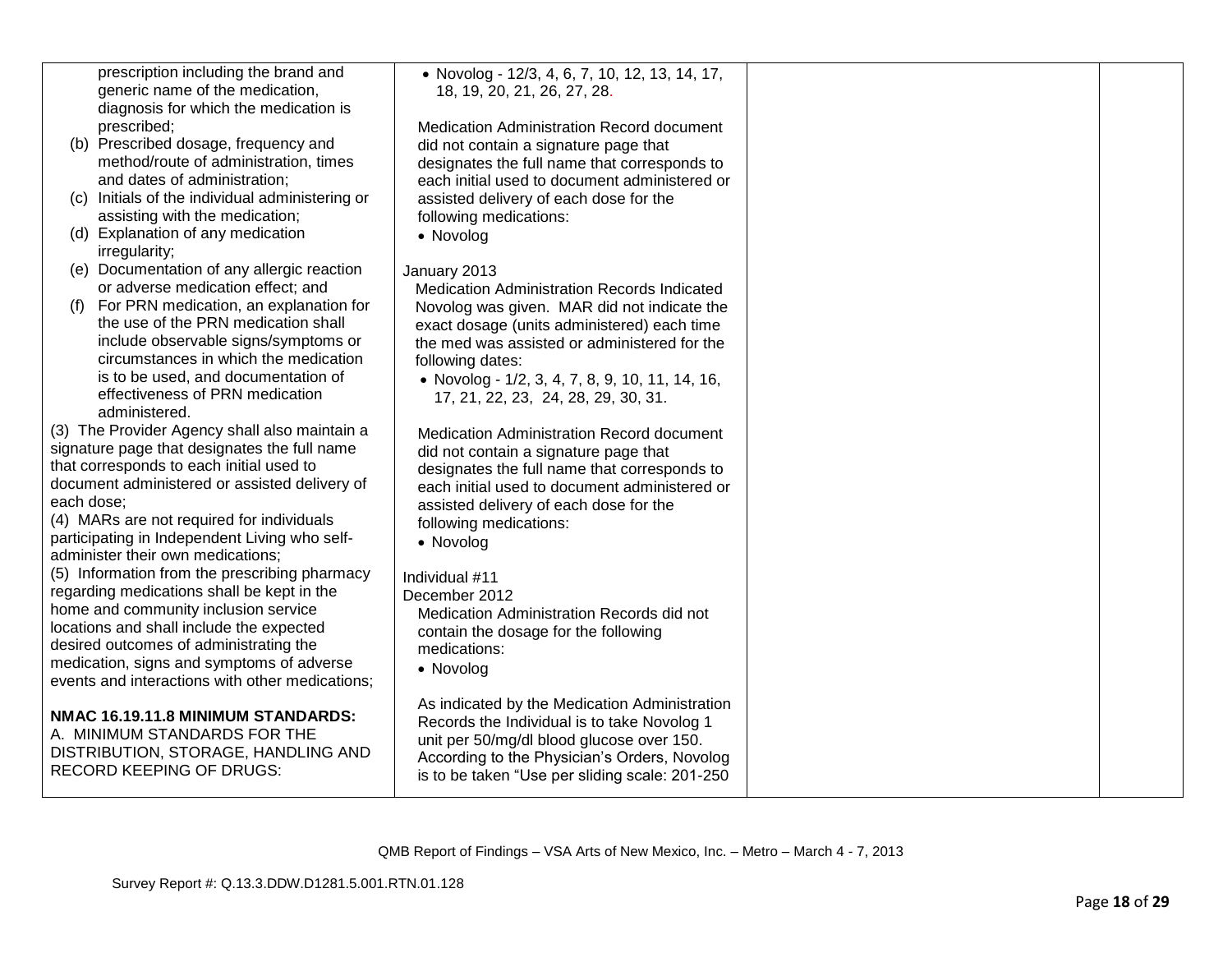| (d) The facility shall have a Medication                       | = 2U. Medication Administration Record and      |  |
|----------------------------------------------------------------|-------------------------------------------------|--|
| Administration Record (MAR) documenting                        | Physician's Orders do not match.                |  |
| medication administered to residents,                          |                                                 |  |
| including over-the-counter medications.                        | January 2013                                    |  |
| This documentation shall include:                              | Medication Administration Records did not       |  |
| Name of resident;<br>(i)                                       | contain the dosage for the following            |  |
| Date given;<br>(ii)                                            | medications:                                    |  |
| Drug product name;<br>(iii)                                    | • Novolog                                       |  |
| Dosage and form;<br>(iv)                                       |                                                 |  |
| Strength of drug;<br>(v)                                       | As indicated by the Medication Administration   |  |
| (vi) Route of administration;                                  | Records the Individual is to take Novolog 1     |  |
| (vii) How often medication is to be taken;                     | unit per 50/mg/dl blood glucose over 150.       |  |
| (viii) Time taken and staff initials;                          | According to the Physician's Orders, Novolog    |  |
| (ix) Dates when the medication is                              | is to be taken "Use per sliding scale: 201-250  |  |
| discontinued or changed;                                       | = 2U. Medication Administration Record and      |  |
| The name and initials of all staff<br>(x)                      | Physician's Orders do not match.                |  |
| administering medications.                                     |                                                 |  |
|                                                                | Individual #17                                  |  |
| <b>Model Custodial Procedure Manual</b>                        | December 2012                                   |  |
| <b>D. Administration of Drugs</b>                              | As indicated by the Medication Administration   |  |
| Unless otherwise stated by practitioner,                       | Records the Individual is to take Risperidone   |  |
| patients will not be allowed to administer their               | 4mg (1 time daily). According to the            |  |
| own medications.                                               | Physician's Orders, Risperidone 1/2 mg is to be |  |
| Document the practitioner's order authorizing                  | taken 1 time daily. Medication Administration   |  |
| the self-administration of medications.                        | Record and Physician's Orders do not match.     |  |
|                                                                |                                                 |  |
| All PRN (As needed) medications shall have                     | January 2013                                    |  |
| complete detail instructions regarding the                     | As indicated by the Medication Administration   |  |
| administering of the medication. This shall                    | Records the Individual is to take Risperidone   |  |
| include:                                                       | 4mg (1 time daily). According to the            |  |
| $\blacktriangleright$<br>symptoms that indicate the use of the | Physician's Orders, Risperidone 1/2 mg is to be |  |
| medication,                                                    | taken 1 time daily. Medication Administration   |  |
| exact dosage to be used, and<br>➤                              | Record and Physician's Orders do not match.     |  |
| the exact amount to be used in a 24<br>➤                       |                                                 |  |
| hour period.                                                   | Individual #22                                  |  |
|                                                                | December 2012                                   |  |
|                                                                | Medication Administration Record did not        |  |
|                                                                | contain the time the medication should be       |  |
|                                                                | given.                                          |  |
|                                                                | • Baclofen 20 mg (1 time daily)                 |  |
|                                                                |                                                 |  |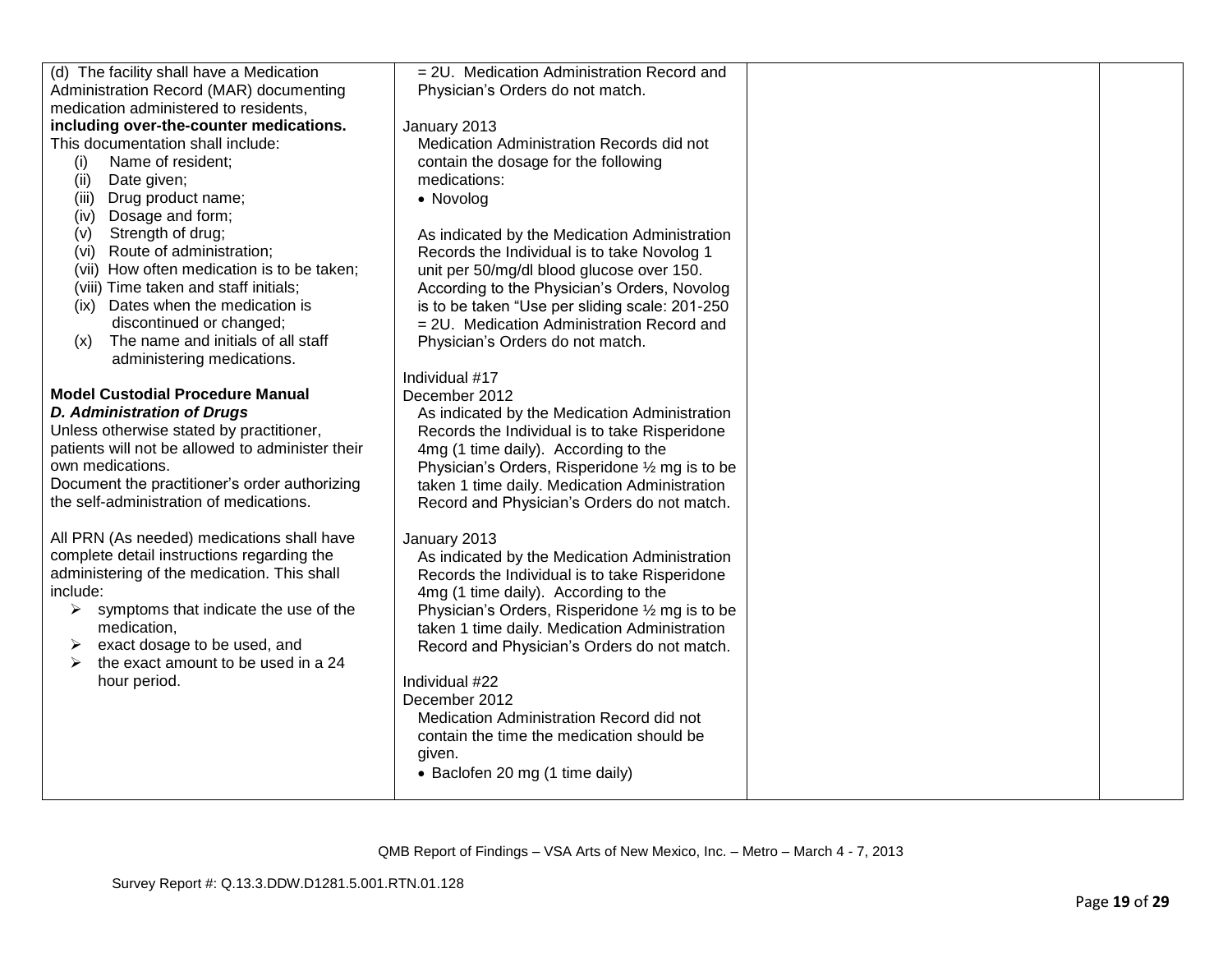| Medication Administration Record document<br>did not contain a signature page that<br>designates the full name that corresponds to<br>each initial used to document administered or<br>assisted delivery of each dose for the<br>following medications:<br>• Baclofen 20 mg |  |
|-----------------------------------------------------------------------------------------------------------------------------------------------------------------------------------------------------------------------------------------------------------------------------|--|
| January 2013<br>Medication Administration Record did not<br>contain the time the medication should be<br>given.<br>• Baclofen 20 mg (1 time daily)                                                                                                                          |  |
| Medication Administration Record document<br>did not contain a signature page that<br>designates the full name that corresponds to<br>each initial used to document administered or<br>assisted delivery of each dose for the<br>following medications:<br>• Baclofen 20 mg |  |
|                                                                                                                                                                                                                                                                             |  |
|                                                                                                                                                                                                                                                                             |  |
|                                                                                                                                                                                                                                                                             |  |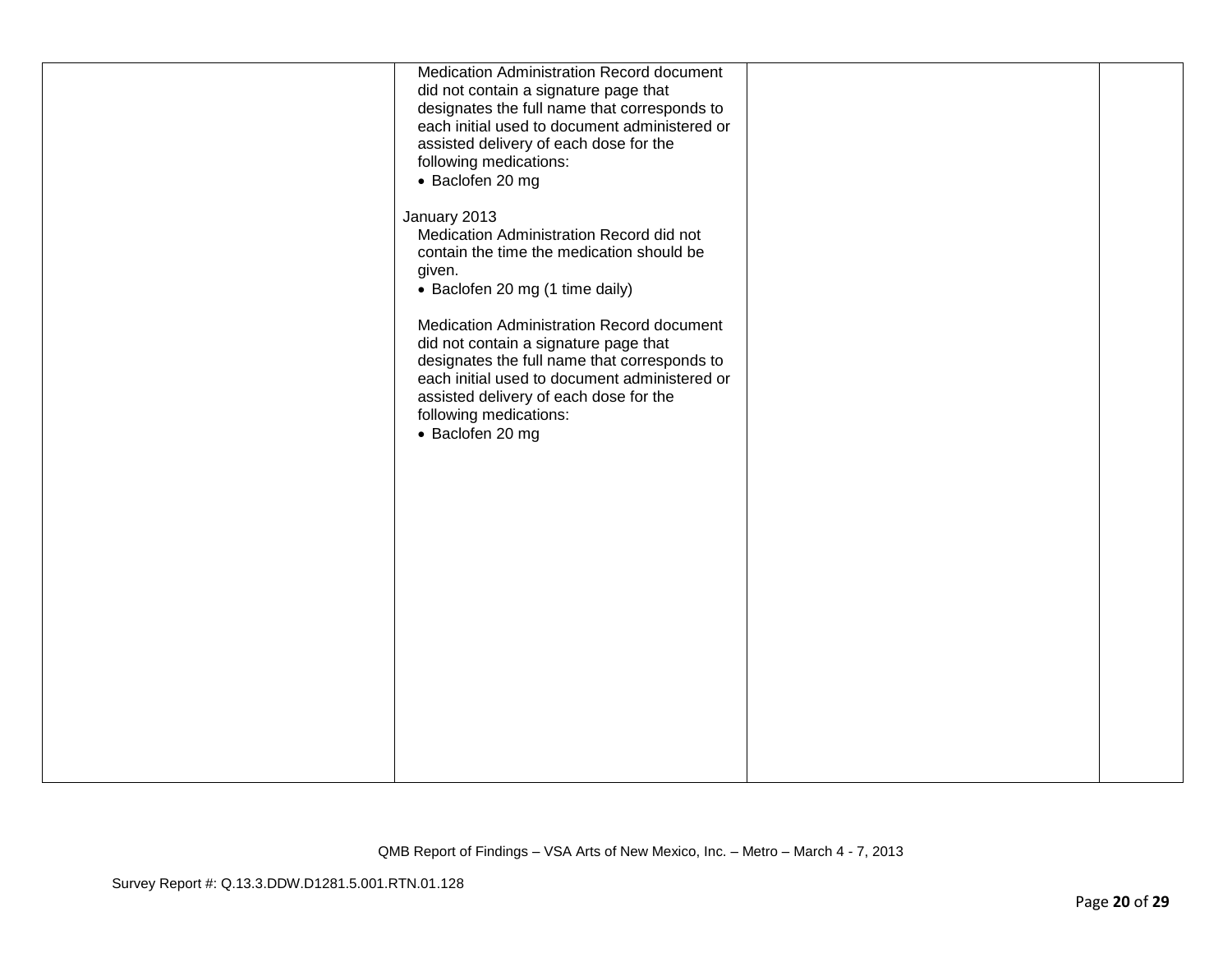| Tag #1A09.1                                                                                        | <b>Standard Level Deficiency</b>               |                                                                               |  |
|----------------------------------------------------------------------------------------------------|------------------------------------------------|-------------------------------------------------------------------------------|--|
| <b>Medication Delivery</b>                                                                         |                                                |                                                                               |  |
| <b>PRN Medication Administration</b>                                                               |                                                |                                                                               |  |
| Developmental Disabilities (DD) Waiver                                                             | Medication Administration Records (MAR) were   | <b>Provider:</b>                                                              |  |
| Service Standards effective 4/1/2007                                                               | reviewed for the months of December 2012 and   | State your Plan of Correction for the                                         |  |
| <b>CHAPTER 1 II. PROVIDER AGENCY</b>                                                               | January 2013.                                  | deficiencies cited in this tag here: $\rightarrow$                            |  |
| <b>REQUIREMENTS:</b> The objective of these                                                        |                                                |                                                                               |  |
| standards is to establish Provider Agency                                                          | Based on record review, 1 of 5 individuals had |                                                                               |  |
| policy, procedure and reporting requirements                                                       | PRN Medication Administration Records (MAR),   |                                                                               |  |
| for DD Medicaid Waiver program. These                                                              | which contained missing elements as required   |                                                                               |  |
| requirements apply to all such Provider Agency                                                     | by standard:                                   |                                                                               |  |
| staff, whether directly employed or                                                                |                                                |                                                                               |  |
| subcontracting with the Provider Agency.                                                           | Individual #10                                 |                                                                               |  |
| Additional Provider Agency requirements and                                                        | January 2013                                   |                                                                               |  |
| personnel qualifications may be applicable for                                                     | Medication Administration Records did not      |                                                                               |  |
| specific service standards.                                                                        | contain the exact amount to be used in a 24    |                                                                               |  |
| E. Medication Delivery: Provider Agencies                                                          | hour period:                                   | <b>Provider:</b>                                                              |  |
| that provide Community Living, Community                                                           | • Tussin 2-4 tsp (PRN)                         | <b>Enter your ongoing Quality Assurance/Quality</b>                           |  |
| Inclusion or Private Duty Nursing services shall<br>have written policies and procedures regarding | Medication Administration Records did not      | Improvement processes as it related to this tag<br>number here: $\rightarrow$ |  |
| medication(s) delivery and tracking and                                                            | contain the circumstance for which the         |                                                                               |  |
| reporting of medication errors in accordance                                                       | medication is to be used:                      |                                                                               |  |
| with DDSD Medication Assessment and                                                                |                                                |                                                                               |  |
| Delivery Policy and Procedures, the Board of                                                       | • Tussin 2-4 tsp (PRN)                         |                                                                               |  |
| Nursing Rules and Board of Pharmacy                                                                | Medication Administration Records contain      |                                                                               |  |
| standards and regulations.                                                                         | the following medications. No Physician's      |                                                                               |  |
|                                                                                                    | Orders were found for the following            |                                                                               |  |
| (2) When required by the DDSD Medication                                                           | medications:                                   |                                                                               |  |
| Assessment and Delivery Policy, Medication                                                         | • Proventil HFA 2 puffs (PRN)                  |                                                                               |  |
| Administration Records (MAR) shall be                                                              |                                                |                                                                               |  |
| maintained and include:                                                                            |                                                |                                                                               |  |
| (a) The name of the individual, a                                                                  |                                                |                                                                               |  |
| transcription of the physician's written or                                                        |                                                |                                                                               |  |
| licensed health care provider's                                                                    |                                                |                                                                               |  |
| prescription including the brand and                                                               |                                                |                                                                               |  |
| generic name of the medication,                                                                    |                                                |                                                                               |  |
| diagnosis for which the medication is                                                              |                                                |                                                                               |  |
| prescribed;                                                                                        |                                                |                                                                               |  |
| (b) Prescribed dosage, frequency and                                                               |                                                |                                                                               |  |
| method/route of administration, times                                                              |                                                |                                                                               |  |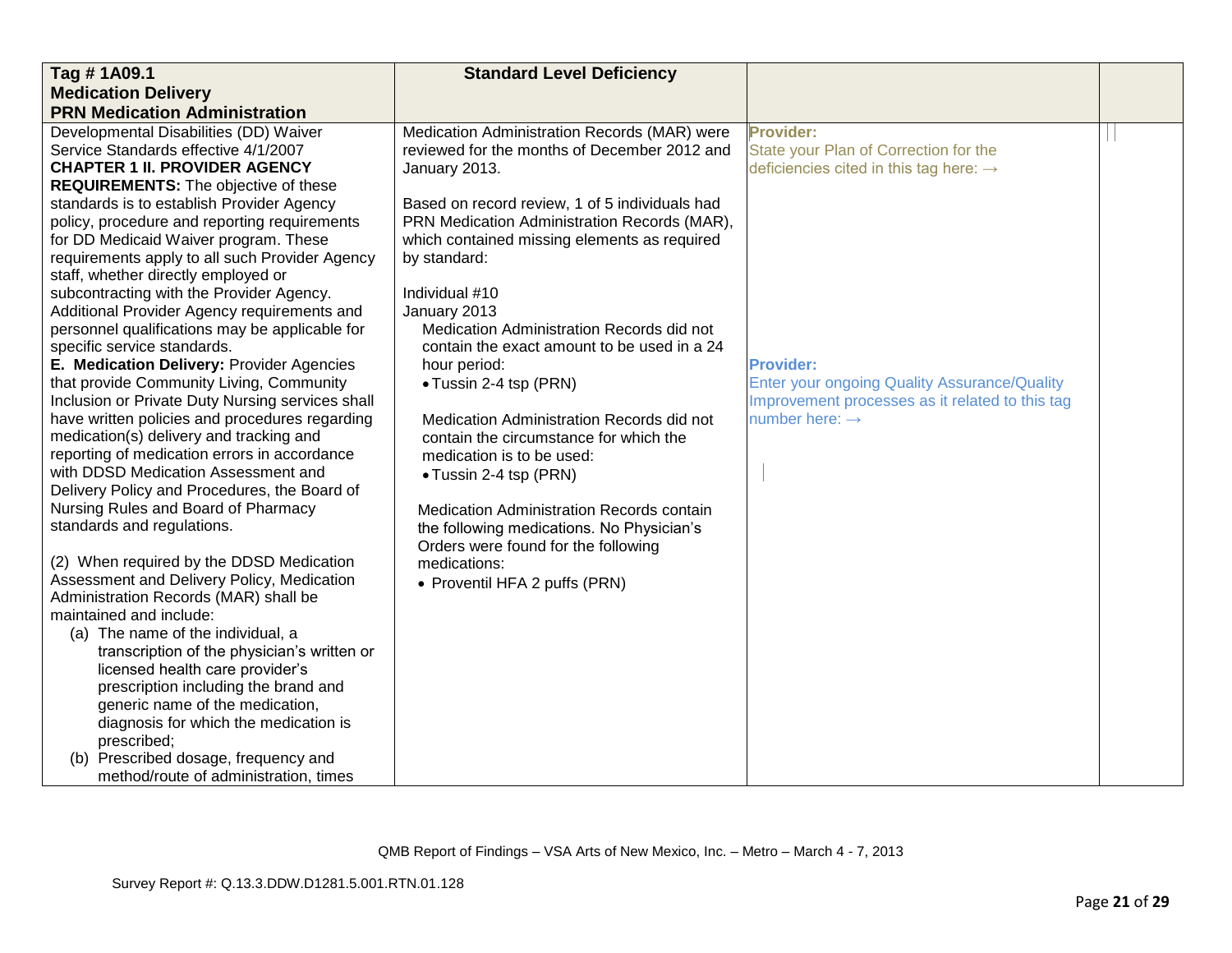| and dates of administration;                                        |  |  |
|---------------------------------------------------------------------|--|--|
| Initials of the individual administering or<br>(C)                  |  |  |
| assisting with the medication;<br>(d) Explanation of any medication |  |  |
| irregularity;                                                       |  |  |
| (e) Documentation of any allergic reaction                          |  |  |
| or adverse medication effect; and                                   |  |  |
| For PRN medication, an explanation for<br>(f)                       |  |  |
| the use of the PRN medication shall                                 |  |  |
| include observable signs/symptoms or                                |  |  |
| circumstances in which the medication                               |  |  |
| is to be used, and documentation of                                 |  |  |
| effectiveness of PRN medication                                     |  |  |
| administered.                                                       |  |  |
|                                                                     |  |  |
| (3) The Provider Agency shall also maintain a                       |  |  |
| signature page that designates the full name                        |  |  |
| that corresponds to each initial used to                            |  |  |
| document administered or assisted delivery of                       |  |  |
| each dose;                                                          |  |  |
| (4) MARs are not required for individuals                           |  |  |
| participating in Independent Living who self-                       |  |  |
| administer their own medications;                                   |  |  |
|                                                                     |  |  |
| (5) Information from the prescribing pharmacy                       |  |  |
| regarding medications shall be kept in the                          |  |  |
| home and community inclusion service                                |  |  |
| locations and shall include the expected                            |  |  |
| desired outcomes of administrating the                              |  |  |
| medication, signs and symptoms of adverse                           |  |  |
| events and interactions with other medications;                     |  |  |
|                                                                     |  |  |
| NMAC 16.19.11.8 MINIMUM STANDARDS:                                  |  |  |
| A. MINIMUM STANDARDS FOR THE<br>DISTRIBUTION, STORAGE, HANDLING AND |  |  |
| <b>RECORD KEEPING OF DRUGS:</b>                                     |  |  |
| (d) The facility shall have a Medication                            |  |  |
| Administration Record (MAR) documenting                             |  |  |
| medication administered to residents,                               |  |  |
| including over-the-counter medications.                             |  |  |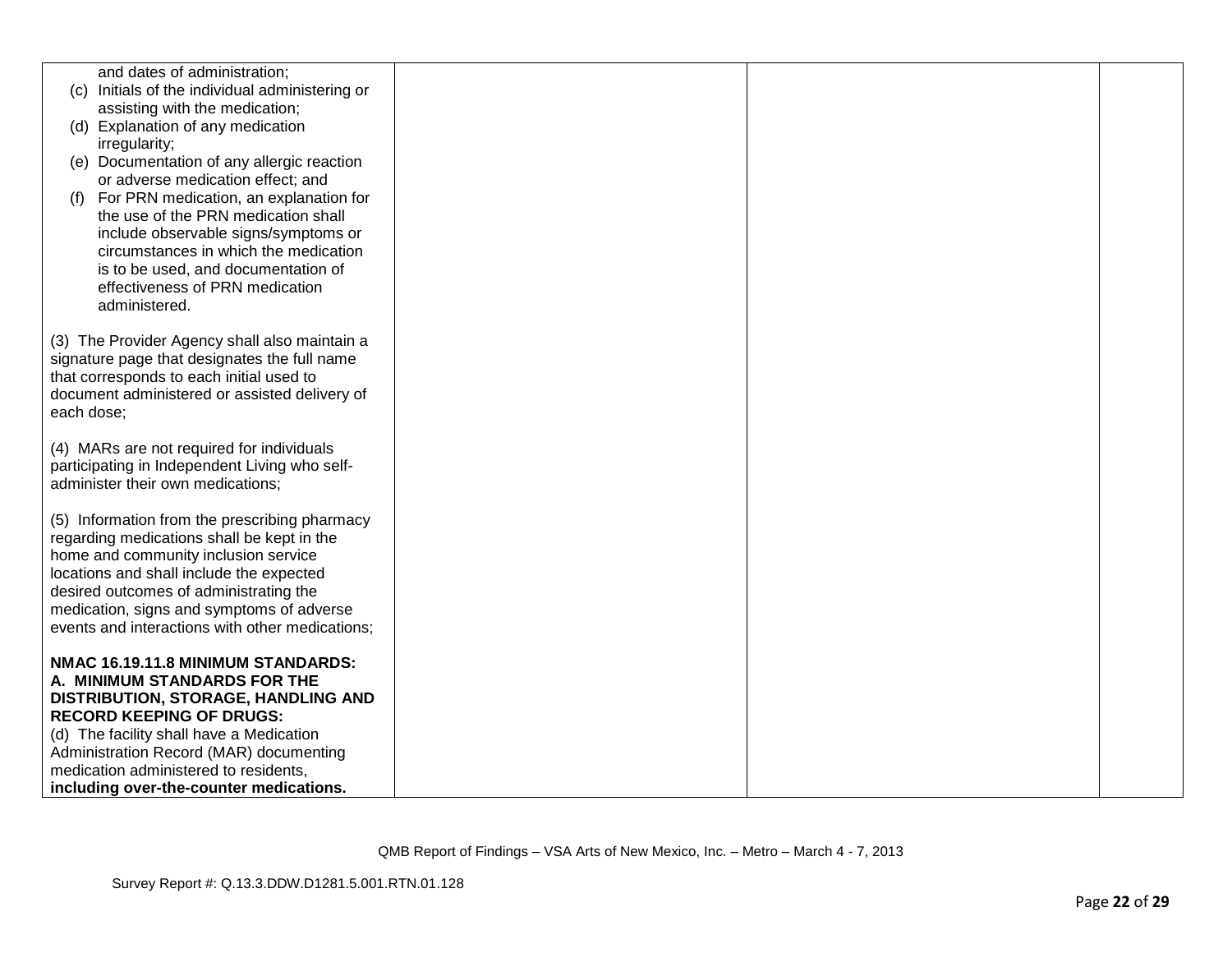| This documentation shall include:                       |  |  |
|---------------------------------------------------------|--|--|
| (i)<br>Name of resident;                                |  |  |
| Date given;<br>(ii)                                     |  |  |
| Drug product name;<br>(iii)                             |  |  |
| Dosage and form;<br>(iv)                                |  |  |
|                                                         |  |  |
| Strength of drug;<br>(V)                                |  |  |
| (vi) Route of administration;                           |  |  |
| (vii) How often medication is to be taken;              |  |  |
| (viii) Time taken and staff initials;                   |  |  |
| (ix) Dates when the medication is                       |  |  |
| discontinued or changed;                                |  |  |
| The name and initials of all staff<br>(x)               |  |  |
| administering medications.                              |  |  |
|                                                         |  |  |
| <b>Model Custodial Procedure Manual</b>                 |  |  |
| <b>D. Administration of Drugs</b>                       |  |  |
| Unless otherwise stated by practitioner,                |  |  |
| patients will not be allowed to administer their        |  |  |
| own medications.                                        |  |  |
| Document the practitioner's order authorizing           |  |  |
| the self-administration of medications.                 |  |  |
|                                                         |  |  |
| All PRN (As needed) medications shall have              |  |  |
| complete detail instructions regarding the              |  |  |
|                                                         |  |  |
| administering of the medication. This shall<br>include: |  |  |
|                                                         |  |  |
| $\triangleright$ symptoms that indicate the use of the  |  |  |
| medication,                                             |  |  |
| exact dosage to be used, and<br>➤                       |  |  |
| the exact amount to be used in a 24                     |  |  |
| hour period.                                            |  |  |
|                                                         |  |  |
| <b>Department of Health</b>                             |  |  |
| <b>Developmental Disabilities Supports</b>              |  |  |
| <b>Division (DDSD) Medication Assessment</b>            |  |  |
| and Delivery Policy - Eff. November 1, 2006             |  |  |
| <b>F. PRN Medication</b>                                |  |  |
| 3. Prior to self-administration, self-                  |  |  |
| administration with physical assist or assisting        |  |  |
| with delivery of PRN medications, the direct            |  |  |
| support staff must contact the agency nurse to          |  |  |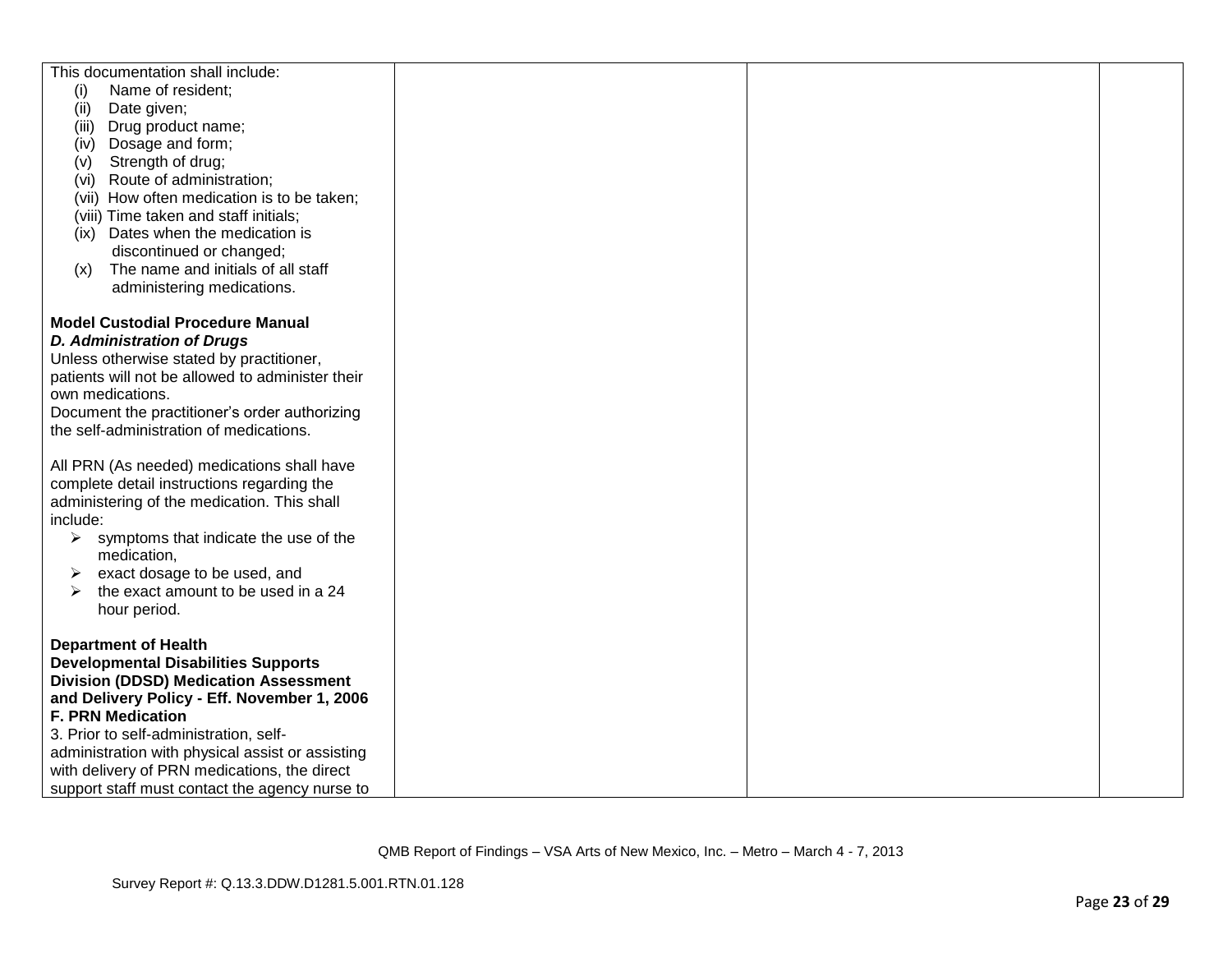| describe observed symptoms and thus assure          |  |  |
|-----------------------------------------------------|--|--|
| that the PRN medication is being used               |  |  |
| according to instructions given by the ordering     |  |  |
| PCP. In cases of fever, respiratory distress        |  |  |
| (including coughing), severe pain, vomiting,        |  |  |
| diarrhea, change in responsiveness/level of         |  |  |
| consciousness, the nurse must strongly              |  |  |
| consider the need to conduct a face-to-face         |  |  |
| assessment to assure that the PRN does not          |  |  |
| mask a condition better treated by seeking          |  |  |
| medical attention. This does not apply to home      |  |  |
| based/family living settings where the provider     |  |  |
| is related by affinity or by consanguinity to the   |  |  |
| individual.                                         |  |  |
|                                                     |  |  |
| 4. The agency nurse shall review the utilization    |  |  |
| of PRN medications routinely. Frequent or           |  |  |
| escalating use of PRN medications must be           |  |  |
| reported to the PCP and discussed by the            |  |  |
| Interdisciplinary for changes to the overall        |  |  |
| support plan (see Section H of this policy).        |  |  |
|                                                     |  |  |
| H. Agency Nurse Monitoring                          |  |  |
| 1. Regardless of the level of assistance with       |  |  |
| medication delivery that is required by the         |  |  |
| individual or the route through which the           |  |  |
| medication is delivered, the agency nurses          |  |  |
| must monitor the individual's response to the       |  |  |
| effects of their routine and PRN medications.       |  |  |
| The frequency and type of monitoring must be        |  |  |
| based on the nurse's assessment of the              |  |  |
| individual and consideration of the individual's    |  |  |
| diagnoses, health status, stability, utilization of |  |  |
| PRN medications and level of support required       |  |  |
| by the individual's condition and the skill level   |  |  |
| and needs of the direct care staff. Nursing         |  |  |
| monitoring should be based on prudent nursing       |  |  |
| practice and should support the safety and          |  |  |
| independence of the individual in the               |  |  |
| community setting. The health care plan shall       |  |  |
| reflect the planned monitoring of the               |  |  |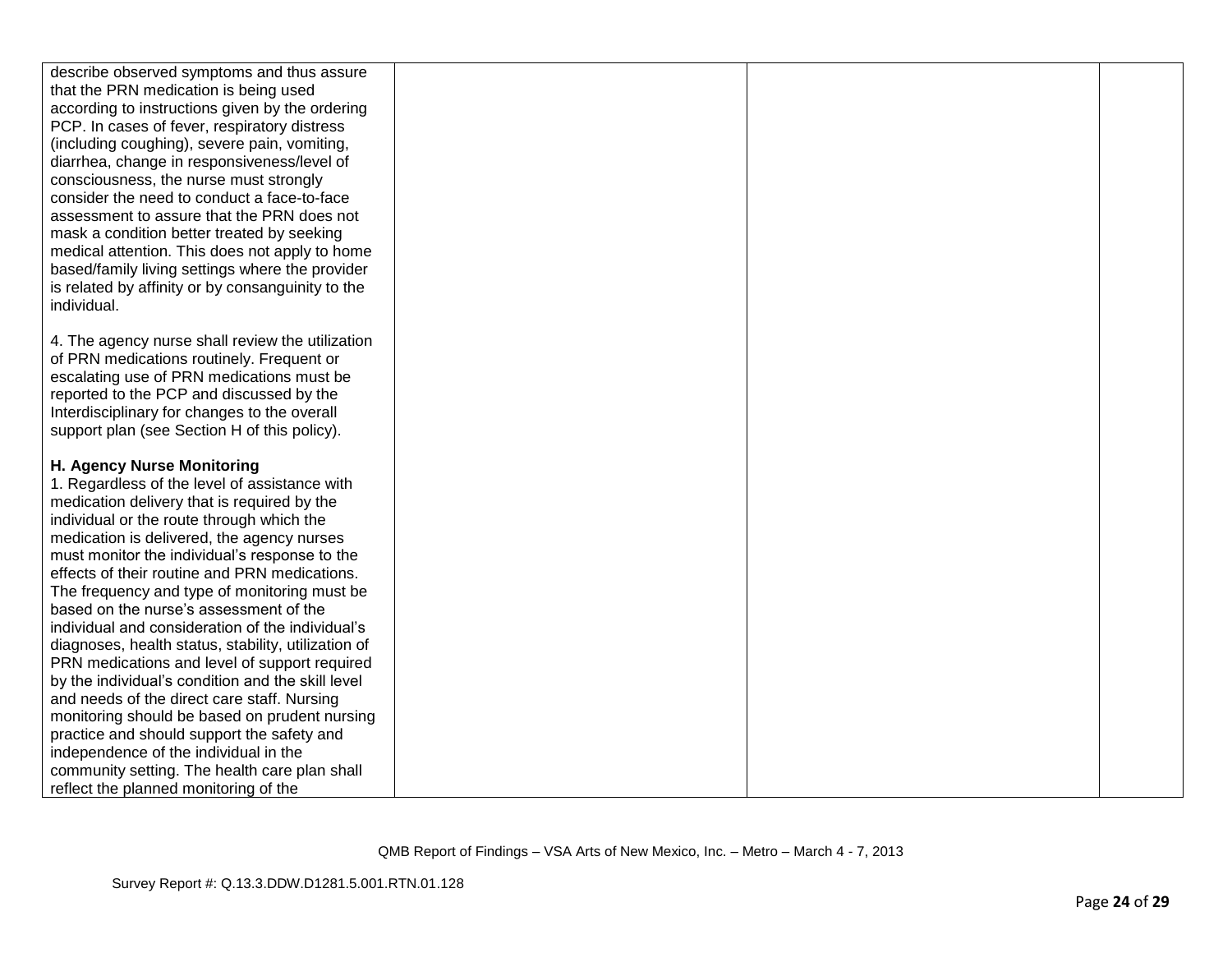| individual's response to medication.             |  |  |
|--------------------------------------------------|--|--|
|                                                  |  |  |
| <b>Department of Health Developmental</b>        |  |  |
| <b>Disabilities Supports Division (DDSD) -</b>   |  |  |
| <b>Procedure Title:</b>                          |  |  |
| <b>Medication Assessment and Delivery</b>        |  |  |
|                                                  |  |  |
| Procedure Eff Date: November 1, 2006             |  |  |
| C. 3. Prior to delivery of the PRN, direct       |  |  |
| support staff must contact the agency nurse to   |  |  |
| describe observed symptoms and thus assure       |  |  |
| that the PRN is being used according to          |  |  |
| instructions given by the ordering PCP. In       |  |  |
| cases of fever, respiratory distress (including  |  |  |
| coughing), severe pain, vomiting, diarrhea,      |  |  |
| change in responsiveness/level of                |  |  |
| consciousness, the nurse must strongly           |  |  |
| consider the need to conduct a face-to-face      |  |  |
| assessment to assure that the PRN does not       |  |  |
| mask a condition better treated by seeking       |  |  |
| medical attention. (References: Psychotropic     |  |  |
| Medication Use Policy, Section D, page 5 Use     |  |  |
| of PRN Psychotropic Medications; and, Human      |  |  |
| Rights Committee Requirements Policy,            |  |  |
| Section B, page 4 Interventions Requiring        |  |  |
| Review and Approval - Use of PRN                 |  |  |
| Medications).                                    |  |  |
|                                                  |  |  |
| a. Document conversation with nurse including    |  |  |
| all reported signs and symptoms, advice given    |  |  |
| and action taken by staff.                       |  |  |
|                                                  |  |  |
| 4. Document on the MAR each time a PRN           |  |  |
| medication is used and describe its effect on    |  |  |
| the individual (e.g., temperature down, vomiting |  |  |
| lessened, anxiety increased, the condition is    |  |  |
| the same, improved, or worsened, etc.).          |  |  |
|                                                  |  |  |
|                                                  |  |  |
|                                                  |  |  |
|                                                  |  |  |
|                                                  |  |  |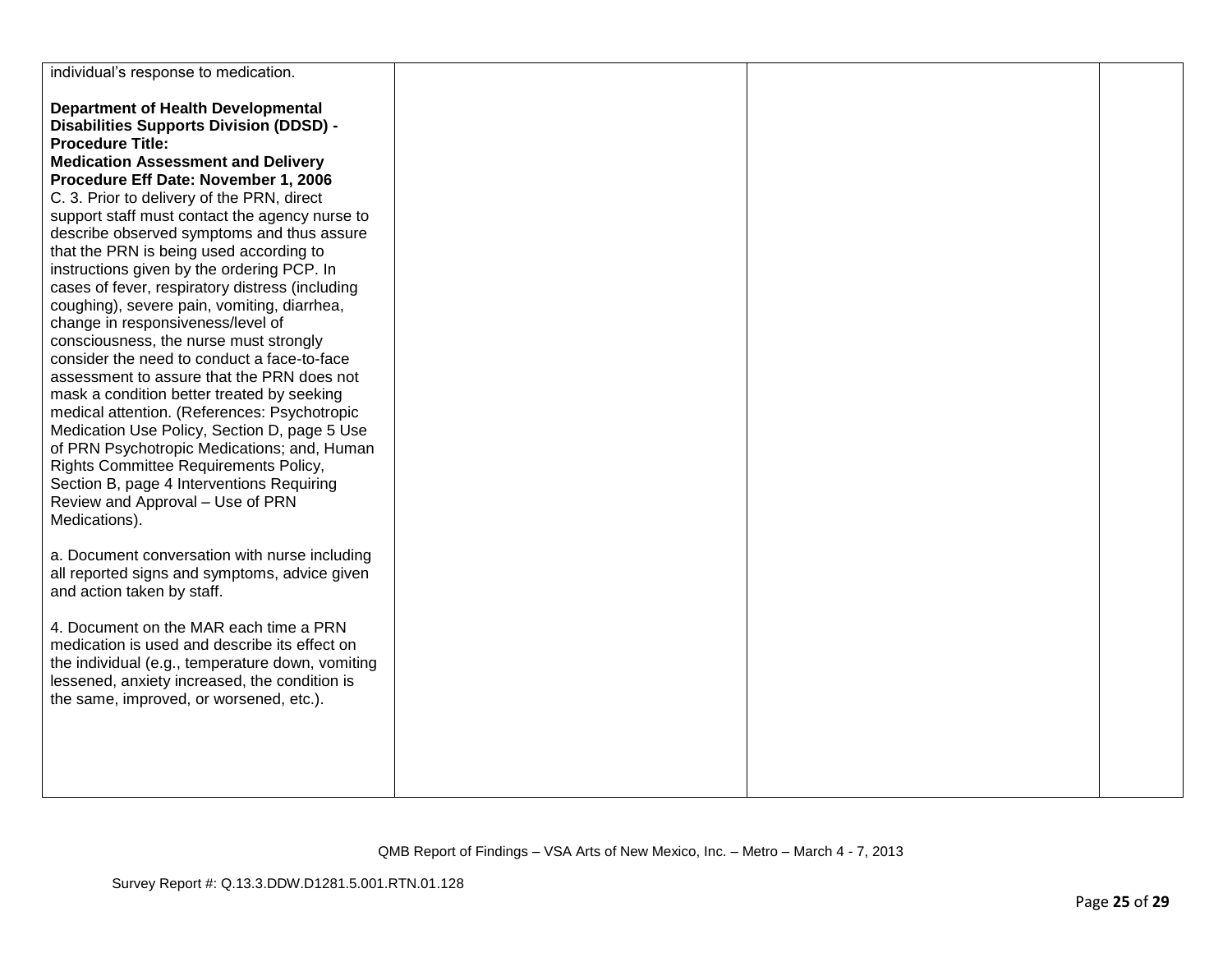| Tag #1A27                                           | <b>Standard Level Deficiency</b>                    |                                                     |  |
|-----------------------------------------------------|-----------------------------------------------------|-----------------------------------------------------|--|
| Incident Mgt. Late and Failure to Report            |                                                     |                                                     |  |
| 7.1.13.9 INCIDENT MANAGEMENT SYSTEM                 | Based on the Incident Management Bureau's           | <b>Provider:</b>                                    |  |
| <b>REPORTING REQUIREMENTS FOR</b>                   | Late and Failure Reports, the Agency did not        | State your Plan of Correction for the               |  |
| <b>COMMUNITY BASED SERVICE</b>                      | report suspected abuse, neglect, or                 | deficiencies cited in this tag here: $\rightarrow$  |  |
| <b>PROVIDERS:</b>                                   | misappropriation of property, unexpected and        |                                                     |  |
| A. Duty To Report:                                  | natural/expected deaths; or other reportable        |                                                     |  |
| (1) All community based service providers shall     | incidents to the Division of Health Improvement     |                                                     |  |
| immediately report abuse, neglect or                | as required by regulations for 1 of 22 individuals. |                                                     |  |
| misappropriation of property to the adult           |                                                     |                                                     |  |
| protective services division.                       | Individual #1                                       |                                                     |  |
| (2) All community based service providers shall     | • Incident date 12/10/2012. Allegation was          |                                                     |  |
| report to the division within twenty four (24)      | Neglect. Incident report was received               |                                                     |  |
| hours: abuse, neglect, or misappropriation of       | 12/11/2012. Failure to Report. IMB Late and         |                                                     |  |
| property, unexpected and natural/expected           | Failure Report indicated incident of Neglect        |                                                     |  |
| deaths; and other reportable incidents              | was "Confirmed."                                    | <b>Provider:</b>                                    |  |
| to include:                                         |                                                     | <b>Enter your ongoing Quality Assurance/Quality</b> |  |
| (a) an environmental hazardous condition,           |                                                     | Improvement processes as it related to this tag     |  |
| which creates an immediate threat to life or        |                                                     | number here: $\rightarrow$                          |  |
| health; or                                          |                                                     |                                                     |  |
| (b) admission to a hospital or psychiatric facility |                                                     |                                                     |  |
| or the provision of emergency services that         |                                                     |                                                     |  |
| results in medical care which is unanticipated      |                                                     |                                                     |  |
| or unscheduled for the consumer and which           |                                                     |                                                     |  |
| would not routinely be provided by a                |                                                     |                                                     |  |
| community based service provider.                   |                                                     |                                                     |  |
| (3) All community based service providers shall     |                                                     |                                                     |  |
| ensure that the reporter with direct knowledge      |                                                     |                                                     |  |
| of an incident has immediate access to the          |                                                     |                                                     |  |
| division incident report form to allow the          |                                                     |                                                     |  |
| reporter to respond to, report, and document        |                                                     |                                                     |  |
| incidents in a timely and accurate manner.          |                                                     |                                                     |  |
| B. Notification: (1) Incident Reporting: Any        |                                                     |                                                     |  |
| consumer, employee, family member or legal          |                                                     |                                                     |  |
| guardian may report an incident independently       |                                                     |                                                     |  |
| or through the community based service              |                                                     |                                                     |  |
| provider to the division by telephone call,         |                                                     |                                                     |  |
| written correspondence or other forms of            |                                                     |                                                     |  |
| communication utilizing the division's incident     |                                                     |                                                     |  |
| report form. The incident report form and           |                                                     |                                                     |  |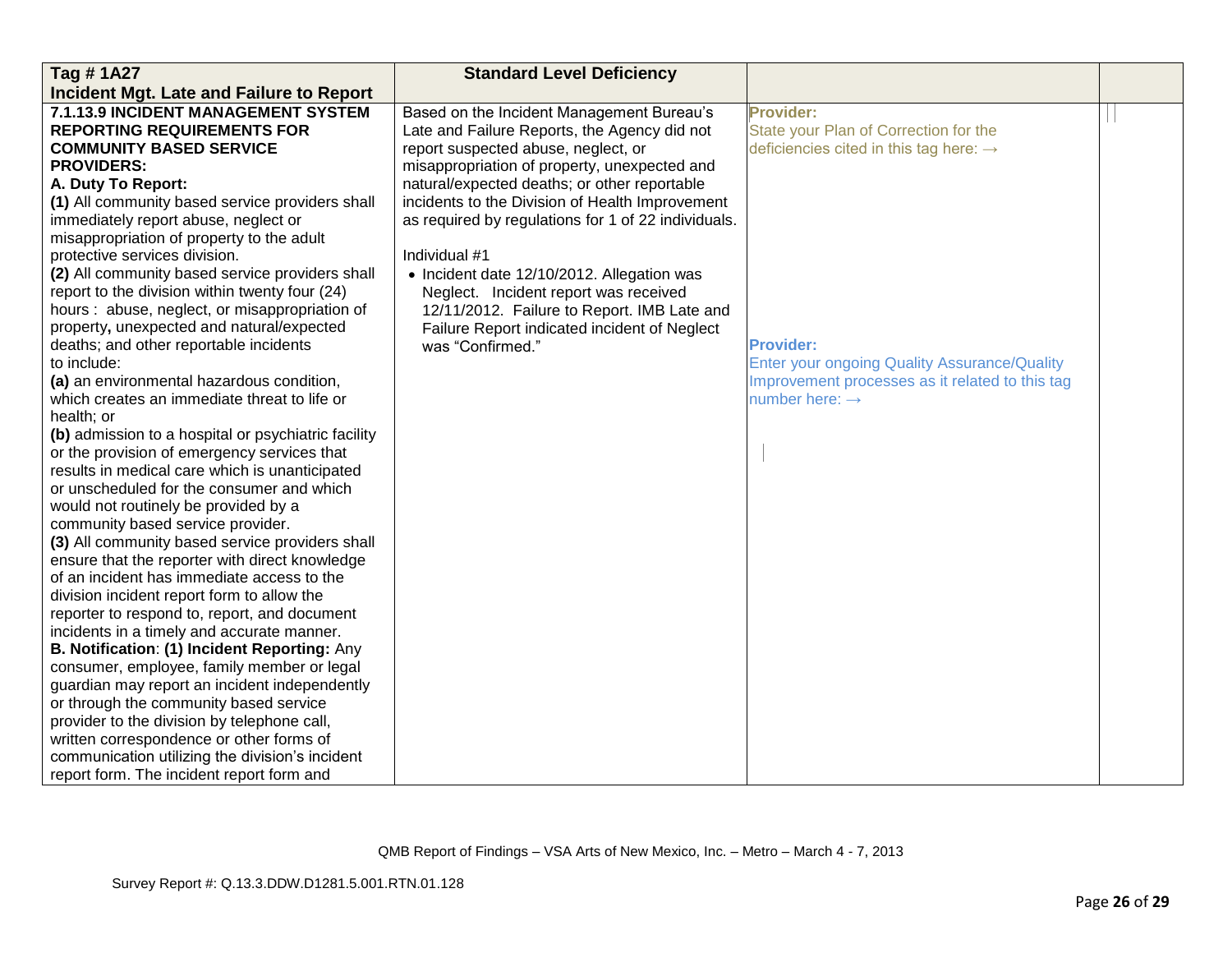| instructions for the completion and filing are<br>available at the division's website,                                                |  |  |
|---------------------------------------------------------------------------------------------------------------------------------------|--|--|
| http://dhi.health.state.nm.us/elibrary/ironline/ir.p<br>hp or may be obtained from the department by<br>calling the toll free number. |  |  |
|                                                                                                                                       |  |  |
|                                                                                                                                       |  |  |
|                                                                                                                                       |  |  |
|                                                                                                                                       |  |  |
|                                                                                                                                       |  |  |
|                                                                                                                                       |  |  |
|                                                                                                                                       |  |  |
|                                                                                                                                       |  |  |
|                                                                                                                                       |  |  |
|                                                                                                                                       |  |  |
|                                                                                                                                       |  |  |
|                                                                                                                                       |  |  |
|                                                                                                                                       |  |  |
|                                                                                                                                       |  |  |
|                                                                                                                                       |  |  |
|                                                                                                                                       |  |  |
|                                                                                                                                       |  |  |
|                                                                                                                                       |  |  |
|                                                                                                                                       |  |  |
|                                                                                                                                       |  |  |
|                                                                                                                                       |  |  |
|                                                                                                                                       |  |  |
|                                                                                                                                       |  |  |
|                                                                                                                                       |  |  |
|                                                                                                                                       |  |  |
|                                                                                                                                       |  |  |
|                                                                                                                                       |  |  |
|                                                                                                                                       |  |  |
|                                                                                                                                       |  |  |
|                                                                                                                                       |  |  |
|                                                                                                                                       |  |  |
|                                                                                                                                       |  |  |
|                                                                                                                                       |  |  |
|                                                                                                                                       |  |  |
|                                                                                                                                       |  |  |
|                                                                                                                                       |  |  |
|                                                                                                                                       |  |  |
|                                                                                                                                       |  |  |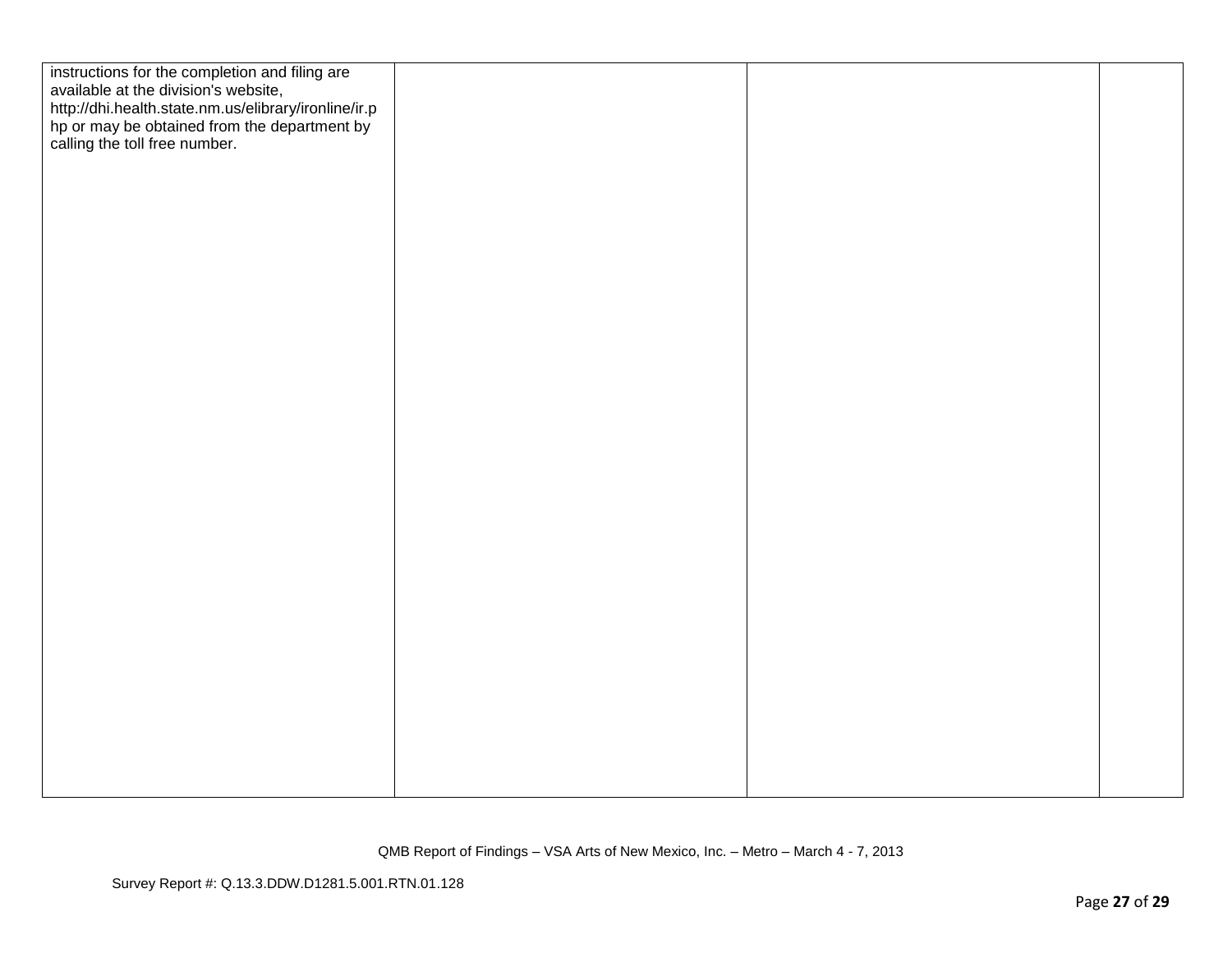| <b>Standard of Care</b>                                                                                                                                                                     | <b>Deficiencies</b>                                                                                                                                                            | <b>Agency Plan of Correction, On-going</b><br><b>QA/QI and Responsible Party</b>                                                                      | <b>Date</b><br><b>Due</b> |
|---------------------------------------------------------------------------------------------------------------------------------------------------------------------------------------------|--------------------------------------------------------------------------------------------------------------------------------------------------------------------------------|-------------------------------------------------------------------------------------------------------------------------------------------------------|---------------------------|
| are coded and paid for in accordance with the reimbursement methodology specified in the approved waiver.                                                                                   |                                                                                                                                                                                | Service Domain: Medicaid Billing/Reimbursement/Financial Accountability - State financial oversight exists to assure that claims                      |                           |
| <b>TAG #1A12</b><br>All Services Reimbursement (No Deficiencies)                                                                                                                            |                                                                                                                                                                                |                                                                                                                                                       |                           |
| <b>SERVICE DELIVERY AND LOCATION</b>                                                                                                                                                        |                                                                                                                                                                                | Developmental Disabilities (DD) Waiver Service Standards effective 4/1/2007 Chapter 1. III. PROVIDER AGENCY DOCUMENTATION OF                          |                           |
| prior to a request for reimbursement from the HSD. For each unit billed, the record shall contain the following:<br>(3) The signature or authenticated name of staff providing the service. | (1) Date, start and end time of each service encounter or other billable service interval;<br>(2) A description of what occurred during the encounter or service interval; and | B. Billable Units: The documentation of the billable time spent with an individual shall be kept on the written or electronic record that is prepared |                           |
| billing activities for the months of November, December 2012 and January 2013.                                                                                                              |                                                                                                                                                                                | Billing for Community Inclusion (Adult Habilitation) services was reviewed for 22 of 22 individuals. Progress notes and billing records supported     |                           |